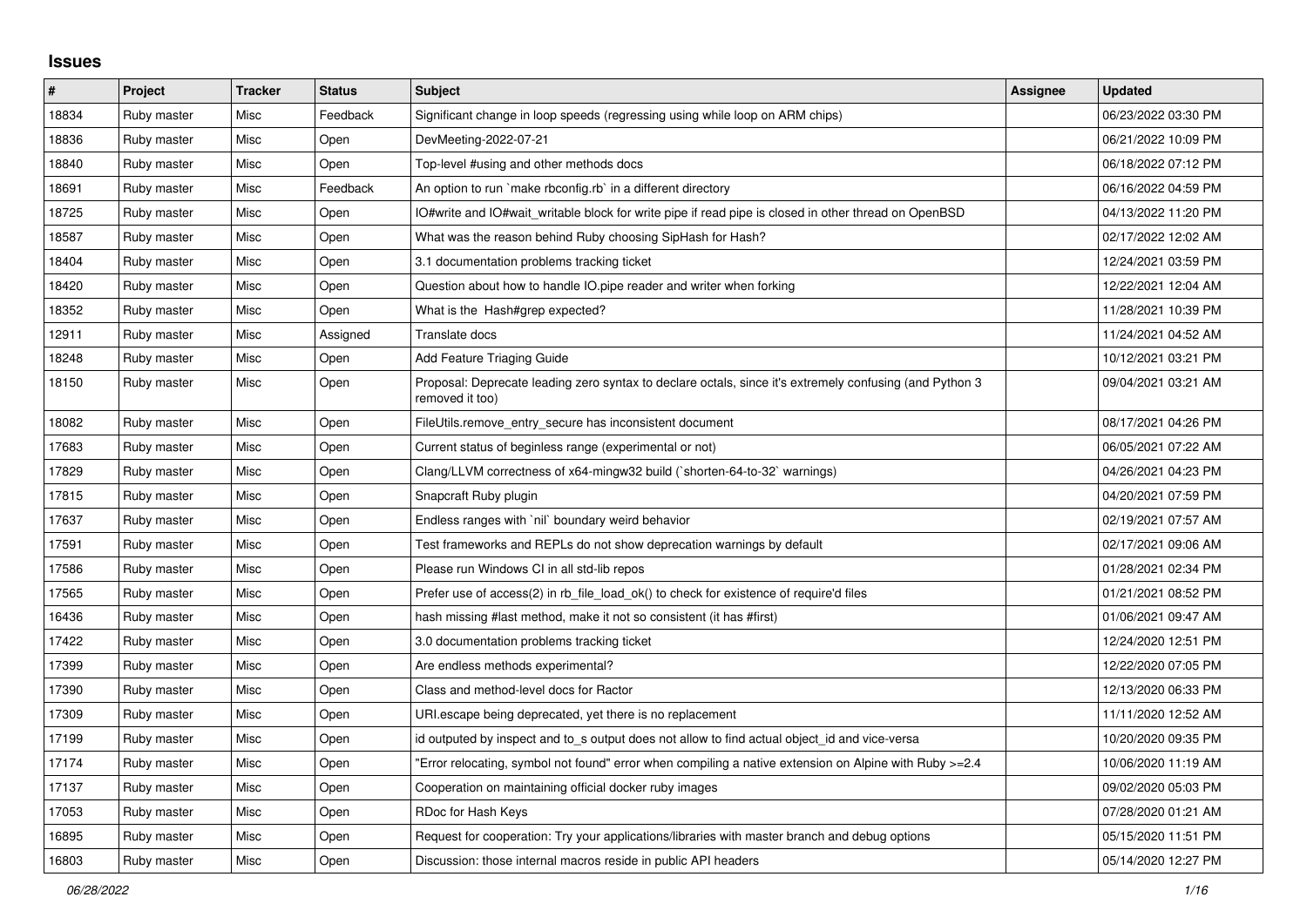| $\vert$ # | Project     | <b>Tracker</b> | <b>Status</b> | <b>Subject</b>                                                                                                                                                           | Assignee | <b>Updated</b>      |
|-----------|-------------|----------------|---------------|--------------------------------------------------------------------------------------------------------------------------------------------------------------------------|----------|---------------------|
| 16750     | Ruby master | Misc           | Open          | Change typedef of VALUE for better type checking                                                                                                                         |          | 04/03/2020 02:34 AM |
| 16678     | Ruby master | Misc           | Open          | Array#values_at has unintuitive behavior when supplied a range starting with negative index                                                                              |          | 03/09/2020 02:06 PM |
| 16671     | Ruby master | Misc           | Open          | <b>BASERUBY</b> version policy                                                                                                                                           |          | 03/05/2020 01:11 AM |
| 16659     | Ruby master | Misc           | Open          | Documentation on Regexp missing for absence pattern (?~pat)                                                                                                              |          | 02/27/2020 04:16 PM |
| 16629     | Ruby master | Misc           | Open          | ruby-loco now built & saved on GitHub, both mingw & mswin builds                                                                                                         |          | 02/12/2020 01:53 PM |
| 16487     | Ruby master | Misc           | Open          | Potential for SIMD usage in ruby-core                                                                                                                                    |          | 01/16/2020 05:25 AM |
| 16507     | Ruby master | Misc           | Open          | $=$ vs include? or match?                                                                                                                                                |          | 01/12/2020 11:27 PM |
| 16464     | Ruby master | Misc           | Open          | Which core objects should support deconstruct/deconstruct_keys?                                                                                                          |          | 12/30/2019 07:54 AM |
| 16408     | Ruby master | Misc           | Open          | Ruby docs list incorrect method signatures for PTY::getpty/PTY::spawn                                                                                                    |          | 12/12/2019 05:12 PM |
| 16396     | Ruby master | Misc           | Open          | What is the reason for this behaviour of Find.find?                                                                                                                      |          | 12/09/2019 02:51 PM |
| 16346     | Ruby master | Misc           | Open          | Confusing macro name: RUBY_MARK_NO_PIN_UNLESS_NULL                                                                                                                       |          | 11/13/2019 07:39 AM |
| 16267     | Ruby master | Misc           | Open          | MinGW CI - add to Actions?                                                                                                                                               |          | 10/21/2019 01:10 AM |
| 16157     | Ruby master | Misc           | Open          | What is the correct and *portable* way to do generic delegation?                                                                                                         |          | 10/15/2019 04:28 PM |
| 16114     | Ruby master | Misc           | Open          | Naming of "beginless range"                                                                                                                                              |          | 10/08/2019 03:06 PM |
| 16235     | Ruby master | Misc           | Open          | ENV assoc spec test does not test invalid name                                                                                                                           |          | 10/05/2019 10:53 PM |
| 16160     | Ruby master | Misc           | Open          | Lazy init thread local storage                                                                                                                                           |          | 09/22/2019 01:55 AM |
| 16130     | Ruby master | Misc           | Open          | [Discussion / Ideas] Finding a good name for the concept of/behind guilds - primarily the NAME                                                                           |          | 08/27/2019 04:00 PM |
| 15744     | Ruby master | Misc           | Open          | Improvement needed to documentation of 'Literals'                                                                                                                        |          | 06/24/2019 02:27 AM |
| 15905     | Ruby master | Misc           | Feedback      | [Documentation] [Request for the wiki at https://bugs.ruby-lang.org/projects/ruby-trunk/wiki] - Consider<br>adding more information to statically compiled ruby variants |          | 06/06/2019 03:07 PM |
| 11783     | Ruby master | Misc           | Open          | Do you have any idea if you have a budgets?                                                                                                                              |          | 05/16/2019 09:06 PM |
| 15654     | Ruby master | Misc           | Open          | Documentation for Complex is wrong or misleading                                                                                                                         |          | 03/11/2019 11:55 AM |
| 15568     | Ruby master | Misc           | Open          | TracePoint(:raise)#parameters raises RuntimeError                                                                                                                        |          | 01/27/2019 12:02 AM |
| 15514     | Ruby master | Misc           | Open          | Add documentation for implicit array decomposition                                                                                                                       |          | 01/10/2019 04:43 PM |
| 15510     | Ruby master | Misc           | Open          | Easter egg in Thread.handle_interrupt                                                                                                                                    |          | 01/05/2019 11:53 PM |
| 15431     | Ruby master | Misc           | Open          | Hashes and arrays should not require commas to seperate values when using new lines                                                                                      |          | 12/18/2018 11:05 AM |
| 15418     | Ruby master | Misc           | Open          | Date.parse('2018')                                                                                                                                                       |          | 12/15/2018 09:17 PM |
| 15402     | Ruby master | Misc           | Open          | Shrinking excess retained memory of container types on promotion to uncollectible                                                                                        |          | 12/11/2018 08:43 PM |
| 15202     | Ruby master | Misc           | Open          | Adding Coverity Scan to CI to see the result casually                                                                                                                    |          | 10/25/2018 10:50 AM |
| 15249     | Ruby master | Misc           | Open          | Documentation for attr_accessor and attr_reader should be corrected                                                                                                      |          | 10/23/2018 08:09 PM |
| 15224     | Ruby master | Misc           | Open          | [DOCs] Minor inconsistency in class Array #initialize_copy -<br>https://ruby-doc.org/core-2.5.1/Array.html#method-i-initialize_copy                                      |          | 10/13/2018 02:26 PM |
| 15136     | Ruby master | Misc           | Open          | Fix - Wparentheses warnings                                                                                                                                              |          | 09/20/2018 09:41 AM |
| 10791     | Ruby master | Misc           | Assigned      | [PATCH 1/1] Remove unnecessary passing value from doc for Observable                                                                                                     |          | 08/10/2018 10:51 AM |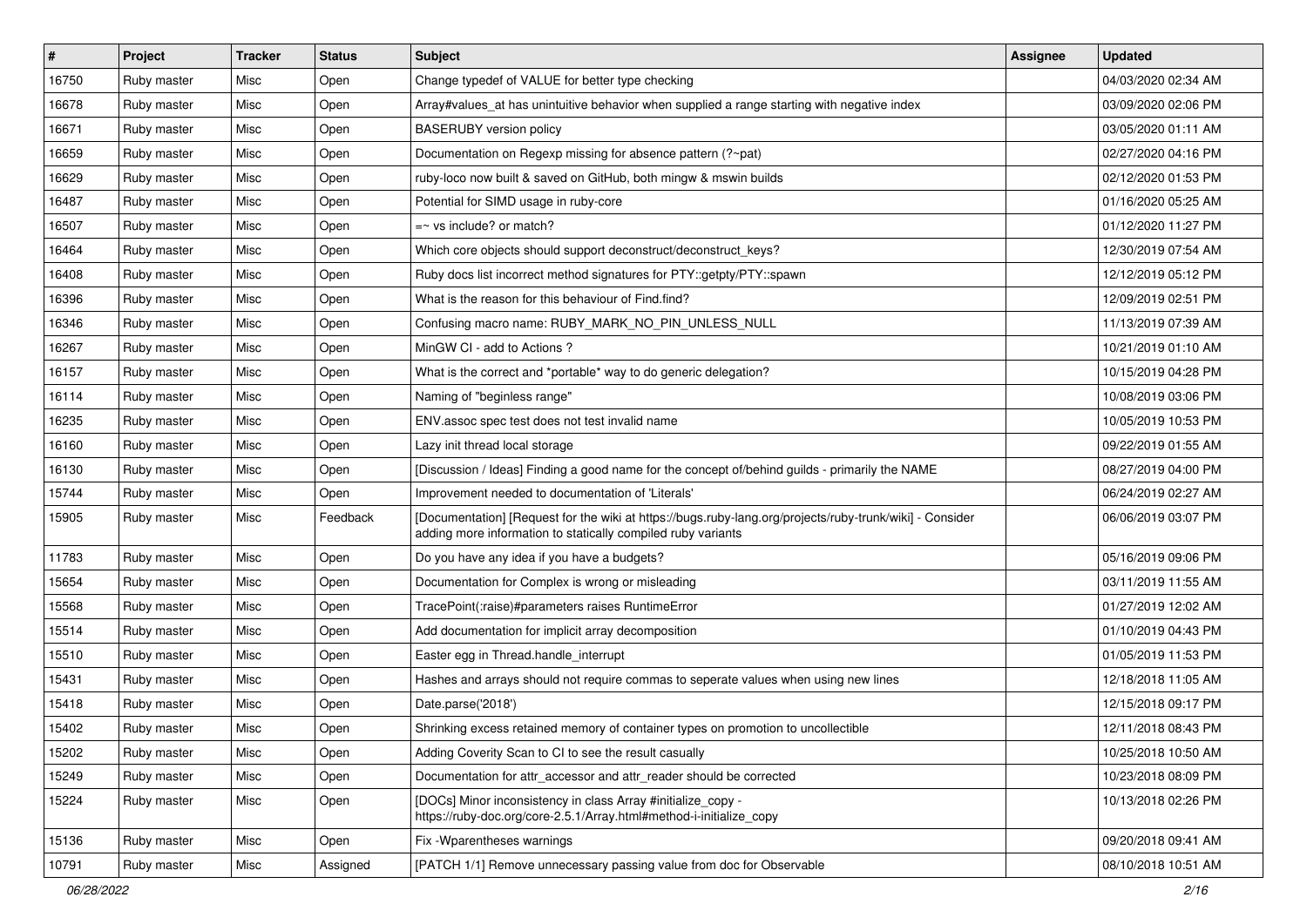| $\vert$ # | Project     | <b>Tracker</b> | <b>Status</b> | Subject                                                                                                                                               | Assignee | <b>Updated</b>      |
|-----------|-------------|----------------|---------------|-------------------------------------------------------------------------------------------------------------------------------------------------------|----------|---------------------|
| 10783     | Ruby master | Misc           | Open          | String#concat has an "appending" behavior                                                                                                             |          | 08/08/2018 03:08 AM |
| 14825     | Ruby master | Misc           | Open          | When redefining 'attr_xx' methods the visibility becomes 'public'                                                                                     |          | 06/05/2018 05:57 AM |
| 14770     | Ruby master | Misc           | Open          | [META] DevelopersMeeting                                                                                                                              |          | 05/17/2018 12:28 PM |
| 14768     | Ruby master | Misc           | Open          | Add documentation for    and &&                                                                                                                       |          | 05/17/2018 09:45 AM |
| 14735     | Ruby master | Misc           | Open          | thread-safe operations in a hash could be documented                                                                                                  |          | 05/04/2018 01:09 PM |
| 14673     | Ruby master | Misc           | Open          | Documentation for `Array#drop` / `drop while` unclear in regard to modification                                                                       |          | 04/10/2018 09:51 AM |
| 13968     | Ruby master | Misc           | Open          | [Ruby 3.x perhaps] - A (minimal?) static variant of ruby                                                                                              |          | 01/14/2018 03:24 PM |
| 14190     | Ruby master | Misc           | Open          | What are the semantics of \$SAFE?                                                                                                                     |          | 12/15/2017 10:28 PM |
| 14149     | Ruby master | Misc           | Open          | Ruby Birthday Thread - 25th years anniversary                                                                                                         |          | 12/02/2017 01:40 AM |
| 14037     | Ruby master | Misc           | Open          | Writing doxygen document comments to static functions                                                                                                 |          | 10/21/2017 07:48 AM |
| 13072     | Ruby master | Misc           | Open          | Current state of date standard library                                                                                                                |          | 09/02/2017 05:38 PM |
| 13804     | Ruby master | Misc           | Open          | Protected methods cannot be overridden                                                                                                                |          | 08/10/2017 09:41 PM |
| 13787     | Ruby master | Misc           | Open          | The path to Ruby 3.x - would it be useful to have a separate thread here at the tracker, for discussions and<br>issues and ideas related to ruby 3.x? |          | 08/08/2017 08:29 AM |
| 13634     | Ruby master | Misc           | Open          | NilClass is lying about respond_to?(:clone)                                                                                                           |          | 06/06/2017 08:27 AM |
| 13497     | Ruby master | Misc           | Open          | Docs, code samples, Ripper example                                                                                                                    |          | 04/23/2017 04:27 AM |
| 13209     | Ruby master | Misc           | Open          | fact.rb in ruby/sample variations                                                                                                                     |          | 02/14/2017 12:10 AM |
| 13057     | Ruby master | Misc           | Feedback      | BasicObject#_send_ documentation contains references to #send                                                                                         |          | 12/26/2016 09:49 PM |
| 12751     | Ruby master | Misc           | Open          | Incompatibility of Ruby 3                                                                                                                             |          | 09/14/2016 12:48 PM |
| 12595     | Ruby master | Misc           | Open          | Documentation                                                                                                                                         |          | 07/18/2016 04:39 PM |
| 10766     | Ruby master | Misc           | Feedback      | Build failed generating RDoc documentation                                                                                                            |          | 05/17/2016 06:37 AM |
| 12277     | Ruby master | Misc           | Open          | Coding rule: colum number                                                                                                                             |          | 04/13/2016 06:32 PM |
| 10312     | Ruby master | Misc           | Open          | - Give people more control over how the ruby parser sees code and lexical code elements (valid/invalid<br>$to ggle$ options) + macros                 |          | 01/20/2016 05:14 PM |
| 10983     | Ruby master | Misc           | Open          | Why blocks make Ruby methods 439% slower?                                                                                                             |          | 11/10/2015 06:21 AM |
| 11295     | Ruby master | Misc           | Open          | Request for comments about error messages                                                                                                             |          | 10/22/2015 09:12 AM |
| 11570     | Ruby master | Misc           | Open          | Clarify autoload chaining behavior                                                                                                                    |          | 10/06/2015 04:52 PM |
| 11355     | Ruby master | Misc           | Open          | Exceptions inheriting from Timeout:: Error should behave the same way                                                                                 |          | 07/15/2015 04:59 PM |
| 10424     | Ruby master | Misc           | Open          | Error message when sorting NaN                                                                                                                        |          | 10/25/2014 02:13 PM |
| 9832      | Ruby master | Misc           | Open          | better concurrency in threads                                                                                                                         |          | 05/12/2014 12:33 PM |
| 9724      | Ruby master | Misc           | Open          | Warnings in Ruby: allow per-file directives to i.e. suppress warnings                                                                                 |          | 04/10/2014 06:21 PM |
| 9516      | Ruby master | Misc           | Open          | Consolidate all deprecation messages to one or more helper methods                                                                                    |          | 02/13/2014 05:11 PM |
| 18885     | Ruby master | Feature        | Open          | Long lived fork advisory API (potential Copy on Write optimizations)                                                                                  |          | 06/28/2022 01:21 PM |
| 18559     | Ruby master | Feature        | Open          | Allocation tracing: Objects created by the parser are attributed to Kernel.require                                                                    |          | 06/28/2022 12:21 PM |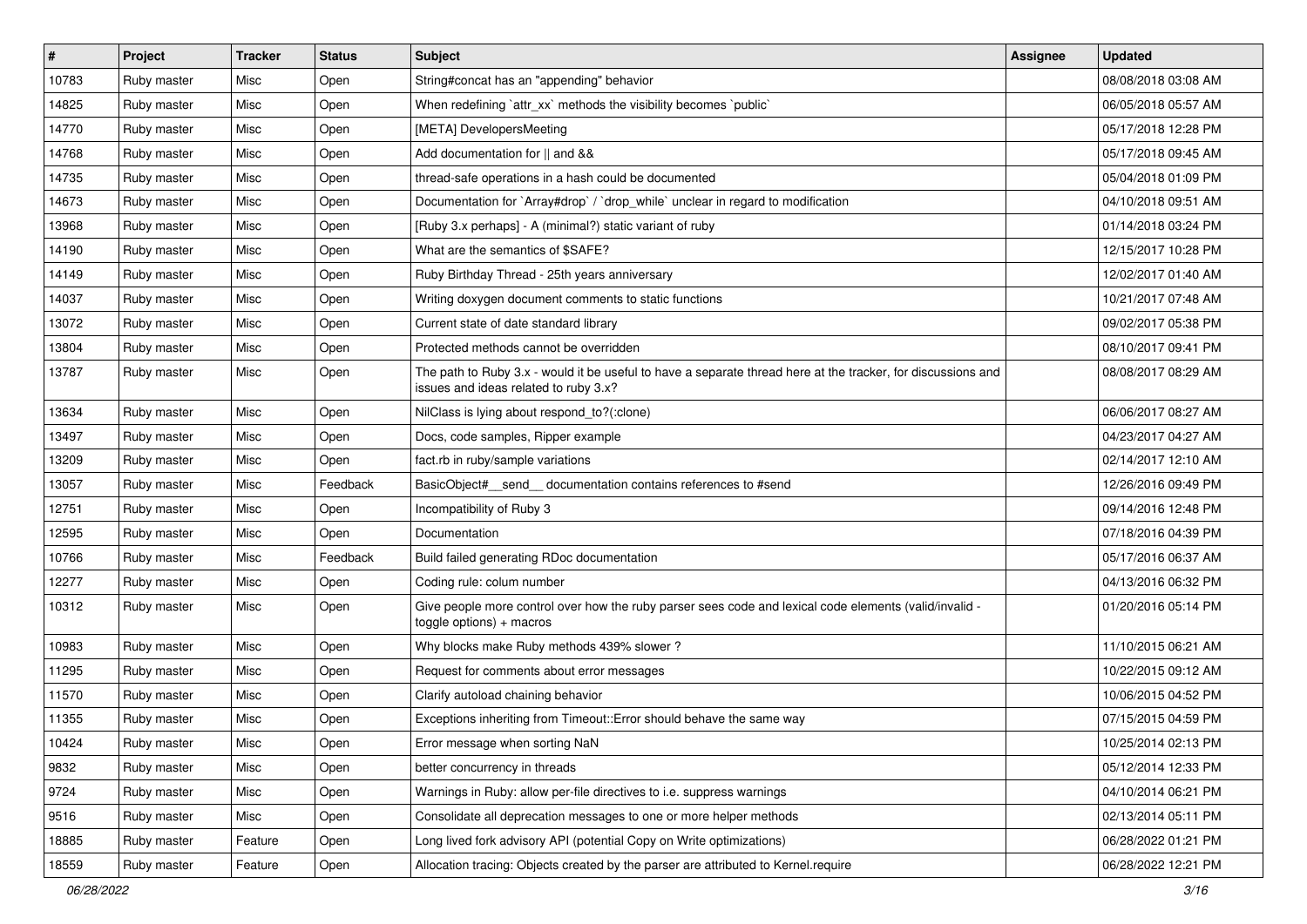| $\vert$ # | Project     | <b>Tracker</b> | <b>Status</b> | <b>Subject</b>                                                                     | Assignee | <b>Updated</b>      |
|-----------|-------------|----------------|---------------|------------------------------------------------------------------------------------|----------|---------------------|
| 17326     | Ruby master | Feature        | Open          | Add Kernel#must! to the standard library                                           |          | 06/22/2022 04:10 PM |
| 18809     | Ruby master | Feature        | Open          | Add Numeric#ceildiv                                                                |          | 06/21/2022 06:21 PM |
| 18832     | Ruby master | Feature        | Open          | Do not have class/module keywords consider ancestors of Object                     |          | 06/21/2022 05:50 AM |
| 18841     | Ruby master | Feature        | Open          | Proposal: autoload_relative                                                        |          | 06/19/2022 11:22 PM |
| 18644     | Ruby master | Feature        | Open          | Coerce anything callable to a Proc                                                 |          | 06/18/2022 05:28 PM |
| 18831     | Ruby master | Feature        | Open          | Block argument to 'yield'                                                          |          | 06/18/2022 03:12 AM |
| 18835     | Ruby master | Feature        | Open          | Add InstructionSequence#type method                                                |          | 06/16/2022 10:30 PM |
| 17472     | Ruby master | Feature        | Open          | HashWithIndifferentAccess like Hash extension                                      |          | 06/16/2022 01:08 AM |
| 17468     | Ruby master | Feature        | Open          | Deprecate RUBY_DEVEL                                                               |          | 06/16/2022 01:08 AM |
| 16005     | Ruby master | Feature        | Open          | A variation of Time.iso8601 that can parse yyyy-MM-dd HH:mm:ss                     |          | 06/16/2022 01:08 AM |
| 18825     | Ruby master | Feature        | Open          | Specialized instruction for "array literal + `.hash`"                              |          | 06/14/2022 05:24 PM |
| 18822     | Ruby master | Feature        | Open          | Ruby lack a proper method to percent-encode strings for URIs (RFC 3986)            |          | 06/09/2022 02:42 PM |
| 16597     | Ruby master | Feature        | Open          | missing poll()                                                                     |          | 06/09/2022 09:14 AM |
| 18821     | Ruby master | Feature        | Open          | Expose Pattern Matching interfaces in core classes                                 |          | 06/09/2022 07:24 AM |
| 16150     | Ruby master | Feature        | Open          | Add a way to request a frozen string from to_s                                     |          | 06/03/2022 04:42 PM |
| 18815     | Ruby master | Feature        | Open          | instance_{eval,exec} vs Proc#>>                                                    |          | 06/02/2022 05:17 PM |
| 18814     | Ruby master | Feature        | Open          | Ractor: add method to query incoming message queue size                            |          | 06/02/2022 11:59 AM |
| 18812     | Ruby master | Feature        | Open          | Add ability to trace exit locations for YJIT                                       |          | 06/01/2022 02:42 PM |
| 14602     | Ruby master | Feature        | Open          | Version of dig that raises error if a key is not present                           |          | 05/25/2022 12:02 PM |
| 18798     | Ruby master | Feature        | Open          | 'UnboundMethod#==' with inherited classes                                          |          | 05/25/2022 12:32 AM |
| 18774     | Ruby master | Feature        | Open          | Add Queue#pop(timeout:)                                                            |          | 05/20/2022 12:27 AM |
| 17316     | Ruby master | Feature        | Open          | On memoization                                                                     |          | 05/13/2022 11:32 AM |
| 18776     | Ruby master | Feature        | Open          | <b>Object Shapes</b>                                                               |          | 05/13/2022 01:11 AM |
| 18642     | Ruby master | Feature        | Open          | Named ripper fields                                                                |          | 05/12/2022 01:37 PM |
| 18690     | Ruby master | Feature        | Open          | Allow `Kernel#then` to take arguments                                              |          | 05/10/2022 06:16 PM |
| 18384     | Ruby master | Feature        | Open          | Pattern Match Object                                                               |          | 05/07/2022 06:01 PM |
| 18762     | Ruby master | Feature        | Open          | Add an Array#undigits that compliments Integer#digits                              |          | 05/03/2022 08:08 PM |
| 18757     | Ruby master | Feature        | Open          | Introduce %R percent literal for anchored regular expression patterns              |          | 04/27/2022 05:30 PM |
| 18685     | Ruby master | Feature        | Open          | Enumerator.product: Cartesian product of enumerables                               |          | 04/26/2022 07:02 AM |
| 18683     | Ruby master | Feature        | Open          | Allow to create hashes with a specific capacity.                                   |          | 04/22/2022 02:34 PM |
| 18668     | Ruby master | Feature        | Open          | Merge `io-nonblock` gems into core                                                 |          | 04/21/2022 10:02 AM |
| 18630     | Ruby master | Feature        | Open          | Introduce general 'IO#timeout' and 'IO#timeout='for all (non-)blocking operations. |          | 04/21/2022 09:36 AM |
| 10548     | Ruby master | Feature        | Open          | remove callcc (Callcc is now going obsoleted. Please use Fiber.)                   |          | 04/18/2022 09:07 AM |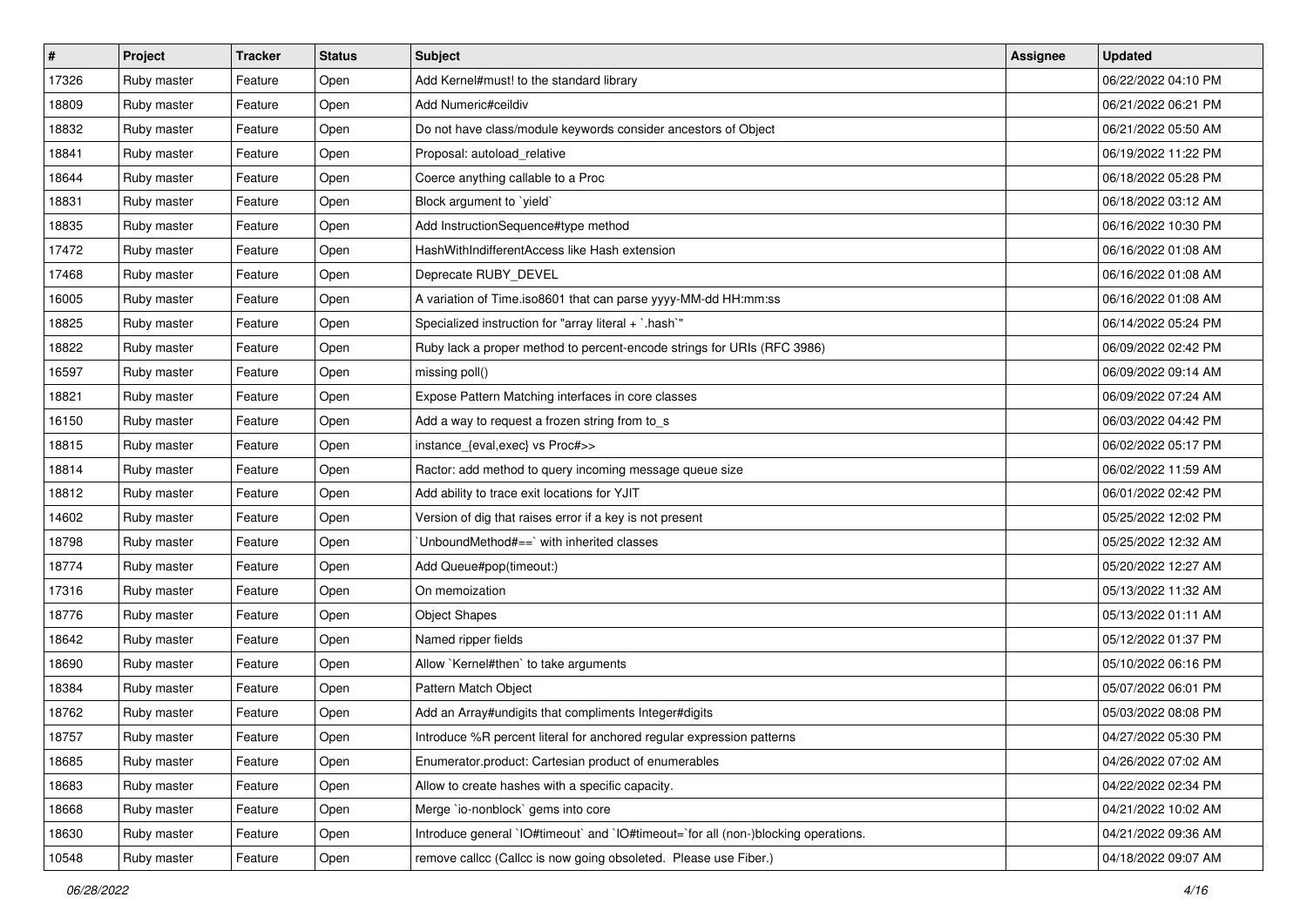| $\vert$ # | <b>Project</b> | <b>Tracker</b> | <b>Status</b> | <b>Subject</b>                                                                            | <b>Assignee</b> | <b>Updated</b>      |
|-----------|----------------|----------------|---------------|-------------------------------------------------------------------------------------------|-----------------|---------------------|
| 18736     | Ruby master    | Feature        | Open          | self-p for method chain                                                                   |                 | 04/15/2022 11:09 AM |
| 18675     | Ruby master    | Feature        | Open          | Add new exception class for resolv timeouts                                               |                 | 04/01/2022 11:22 PM |
| 18594     | Ruby master    | Feature        | Open          | Add a #to_h method on URI::Generic                                                        |                 | 03/31/2022 01:18 PM |
| 18659     | Ruby master    | Feature        | Open          | Create a Binding at the time of an exception and make it available to Rescue              |                 | 03/25/2022 10:55 AM |
| 18179     | Ruby master    | Feature        | Open          | Add Math methods to Numeric                                                               |                 | 03/24/2022 02:54 PM |
| 18462     | Ruby master    | Feature        | Open          | Proposal to merge WASI based WebAssembly support                                          |                 | 03/24/2022 03:05 AM |
| 17548     | Ruby master    | Feature        | Open          | Need simple way to include symlink directories in Dir.glob                                |                 | 03/21/2022 01:35 PM |
| 18640     | Ruby master    | Feature        | Open          | default empty string argument for `String#sub` and `String#sub!`, e.g. `"hello".sub("I")` |                 | 03/19/2022 02:33 AM |
| 18648     | Ruby master    | Feature        | Feedback      | ruby2_keywords and  name arguments with impossible names                                  |                 | 03/18/2022 06:25 PM |
| 18647     | Ruby master    | Feature        | Open          | Non-recursive option for iseq-targeted Tracepoints in ruby 2.6+                           |                 | 03/18/2022 09:41 AM |
| 18576     | Ruby master    | Feature        | Open          | Rename `ASCII-8BIT` encoding to `BINARY`                                                  |                 | 03/17/2022 03:06 PM |
| 18583     | Ruby master    | Feature        | Open          | Pattern-matching: API for custom unpacking strategies?                                    |                 | 03/17/2022 01:10 PM |
| 15592     | Ruby master    | Feature        | Open          | mode where "autoload" behaves like an immediate "require"                                 |                 | 03/16/2022 09:58 AM |
| 18617     | Ruby master    | Feature        | Open          | Allow multiples keys in Hash#[] acting like Hash#dig                                      |                 | 03/10/2022 01:36 PM |
| 18603     | Ruby master    | Feature        | Open          | Allow syntax like obj.method(arg)=value                                                   |                 | 02/27/2022 05:04 PM |
| 18597     | Ruby master    | Feature        | Open          | Strings need a named method like `dup` that doesn't duplicate if receiver is mutable      |                 | 02/26/2022 11:56 PM |
| 18498     | Ruby master    | Feature        | Open          | Introduce a public WeakKeysMap that compares by equality                                  |                 | 02/20/2022 04:06 PM |
| 18593     | Ruby master    | Feature        | Open          | Add back URI.escape                                                                       |                 | 02/18/2022 07:45 PM |
| 18568     | Ruby master    | Feature        | Open          | Explore lazy RubyGems boot to reduce need for --disable-gems                              |                 | 02/17/2022 07:15 AM |
| 18463     | Ruby master    | Feature        | Open          | Random number generation with xoshiro                                                     |                 | 02/13/2022 09:12 AM |
| 16122     | Ruby master    | Feature        | Feedback      | Struct:: Value: simple immutable value object                                             |                 | 02/12/2022 09:54 PM |
| 18573     | Ruby master    | Feature        | Open          | Object#pack1                                                                              |                 | 02/08/2022 08:51 AM |
| 18438     | Ruby master    | Feature        | Open          | Add `Exception#additional_message` to show additional error information                   |                 | 02/07/2022 02:55 AM |
| 18368     | Ruby master    | Feature        | Open          | Range#step semantics for non-Numeric ranges                                               |                 | 02/02/2022 03:42 PM |
| 18402     | Ruby master    | Feature        | Open          | <b>Argument Labels</b>                                                                    |                 | 01/31/2022 06:14 PM |
| 18554     | Ruby master    | Feature        | Open          | Move unicode_normalize to a default gem                                                   |                 | 01/31/2022 05:51 PM |
| 18515     | Ruby master    | Feature        | Open          | Add Range#reverse_each implementation for performance                                     |                 | 01/31/2022 02:23 AM |
| 18285     | Ruby master    | Feature        | Open          | NoMethodError#message uses a lot of CPU/is really expensive to call                       |                 | 01/30/2022 12:45 PM |
| 18551     | Ruby master    | Feature        | Open          | Make Range#reverse_each to raise an exception if endless                                  |                 | 01/28/2022 11:13 PM |
| 18136     | Ruby master    | Feature        | Open          | take while after                                                                          |                 | 01/28/2022 06:23 AM |
| 18181     | Ruby master    | Feature        | Open          | Introduce Enumerable#min with value, max with value, and minmax with value                |                 | 01/25/2022 07:33 AM |
| 16757     | Ruby master    | Feature        | Open          | Add intersection to Range                                                                 |                 | 01/22/2022 07:26 AM |
| 18494     | Ruby master    | Feature        | Open          | [RFC] ENV["RUBY_GC_"]= changes GC parameters dynamically                                  |                 | 01/17/2022 11:15 PM |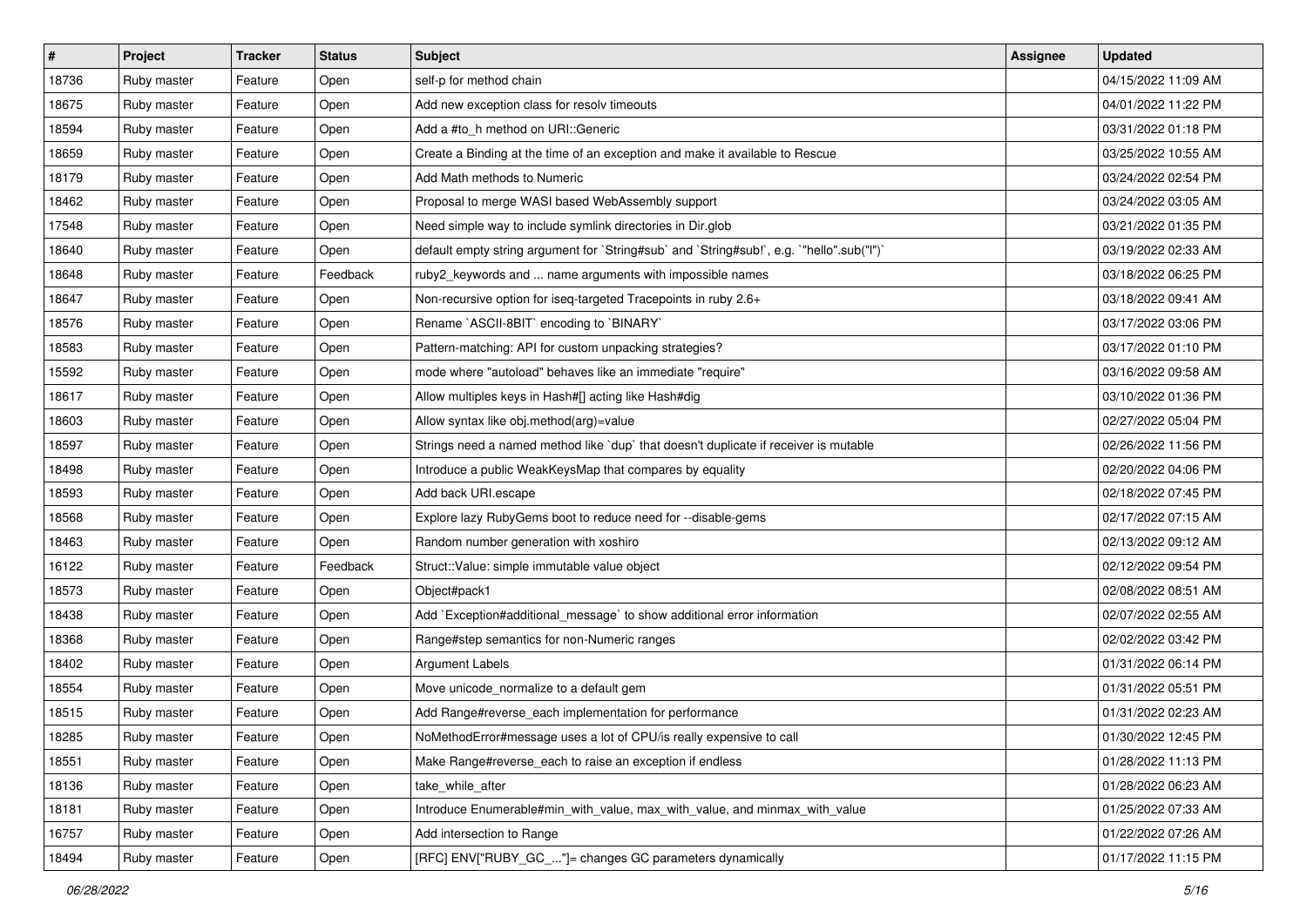| $\vert$ # | <b>Project</b> | <b>Tracker</b> | <b>Status</b> | <b>Subject</b>                                                                                                                                                                    | <b>Assignee</b> | <b>Updated</b>      |
|-----------|----------------|----------------|---------------|-----------------------------------------------------------------------------------------------------------------------------------------------------------------------------------|-----------------|---------------------|
| 15559     | Ruby master    | Feature        | Open          | Logical XOR (^^) operator                                                                                                                                                         |                 | 01/16/2022 03:20 AM |
| 18478     | Ruby master    | Feature        | Open          | Module#constant_pairs                                                                                                                                                             |                 | 01/11/2022 07:55 PM |
| 18477     | Ruby master    | Feature        | Open          | Float#sqrt and Integer#sqrt                                                                                                                                                       |                 | 01/11/2022 07:34 PM |
| 12125     | Ruby master    | Feature        | Open          | Proposal: Shorthand operator for Object#method                                                                                                                                    |                 | 01/07/2022 06:23 PM |
| 12901     | Ruby master    | Feature        | Open          | Anonymous functions without scope lookup overhead                                                                                                                                 |                 | 01/01/2022 12:30 PM |
| 18440     | Ruby master    | Feature        | Open          | YJIT is enabled if any YJIT tuning options are set                                                                                                                                |                 | 12/30/2021 08:17 PM |
| 18376     | Ruby master    | Feature        | Open          | Version comparison API                                                                                                                                                            |                 | 12/30/2021 10:33 AM |
| 18332     | Ruby master    | Feature        | Open          | a ? b                                                                                                                                                                             |                 | 12/29/2021 04:38 AM |
| 18423     | Ruby master    | Feature        | Open          | Installing stable versions like 3.0.3 from source generates fatal error by make                                                                                                   |                 | 12/23/2021 11:44 PM |
| 16817     | Ruby master    | Feature        | Open          | attr_predicate or attr_query or attr_something for ? methods                                                                                                                      |                 | 12/23/2021 11:44 PM |
| 16347     | Ruby master    | Feature        | Open          | InmutableObject                                                                                                                                                                   |                 | 12/23/2021 11:44 PM |
| 16118     | Ruby master    | Feature        | Open          | Array .difference allow custom comparison                                                                                                                                         |                 | 12/23/2021 11:44 PM |
| 15458     | Ruby master    | Feature        | Open          | Automatic Exception#cause print in IRB                                                                                                                                            |                 | 12/23/2021 11:44 PM |
| 15419     | Ruby master    | Feature        | Open          | Allow Kernel#tap to be invoked with arguments like Kernel#send                                                                                                                    |                 | 12/23/2021 11:43 PM |
| 15036     | Ruby master    | Feature        | Open          | after upgrade when run apt upgrade metasploit                                                                                                                                     |                 | 12/23/2021 11:43 PM |
| 14465     | Ruby master    | Feature        | Open          | rename/alias and then obsolete UDPSocket::send                                                                                                                                    |                 | 12/23/2021 11:43 PM |
| 14463     | Ruby master    | Feature        | Open          | Allow comments to precede dots in member expressions                                                                                                                              |                 | 12/23/2021 11:43 PM |
| 14449     | Ruby master    | Feature        | Open          | error when trying to run rails s                                                                                                                                                  |                 | 12/23/2021 11:43 PM |
| 12867     | Ruby master    | Feature        | Open          | Add ability to check validity of a URL                                                                                                                                            |                 | 12/23/2021 11:43 PM |
| 12057     | Ruby master    | Feature        | Open          | Allow methods with `yield` to be called without a block                                                                                                                           |                 | 12/23/2021 11:43 PM |
| 12021     | Ruby master    | Feature        | Open          | Final instance variables                                                                                                                                                          |                 | 12/23/2021 11:43 PM |
| 11026     | Ruby master    | Feature        | Open          | How atomic should dynamic regexp with "once" flag be?                                                                                                                             |                 | 12/23/2021 11:43 PM |
| 10829     | Ruby master    | Feature        | Open          | Add to_proc method to the Array class                                                                                                                                             |                 | 12/23/2021 11:43 PM |
| 10634     | Ruby master    | Feature        | Open          | Baselining with Benchmark                                                                                                                                                         |                 | 12/23/2021 11:43 PM |
| 10528     | Ruby master    | Feature        | Open          | Allow line breaks instead of commas in arrays, hashes, argument lists, etc.                                                                                                       |                 | 12/23/2021 11:43 PM |
| 10477     | Ruby master    | Feature        | Open          | Implicit interfaces                                                                                                                                                               |                 | 12/23/2021 11:43 PM |
| 10371     | Ruby master    | Feature        | Open          | Use Thread#handle_interrupt in MonitorMixin                                                                                                                                       |                 | 12/23/2021 11:43 PM |
| 10273     | Ruby master    | Feature        | Open          | Immutable Ruby                                                                                                                                                                    |                 | 12/23/2021 11:43 PM |
| 10217     | Ruby master    | Feature        | Open          | Dir constructor similar to Pathname constructor                                                                                                                                   |                 | 12/23/2021 11:43 PM |
| 9947      | Ruby master    | Feature        | Open          | Make `Object#send` and `Object#method` private                                                                                                                                    |                 | 12/23/2021 11:43 PM |
| 9941      | Ruby master    | Feature        | Open          | Issue a warning when `module` or `class` keyword causes re-initialization of a constant that will become<br>the module/class name, instead of creating/reopening the module/class |                 | 12/23/2021 11:43 PM |
| 9804      | Ruby master    | Feature        | Open          | File::CREATE as a synonym for File::CREAT                                                                                                                                         |                 | 12/23/2021 11:43 PM |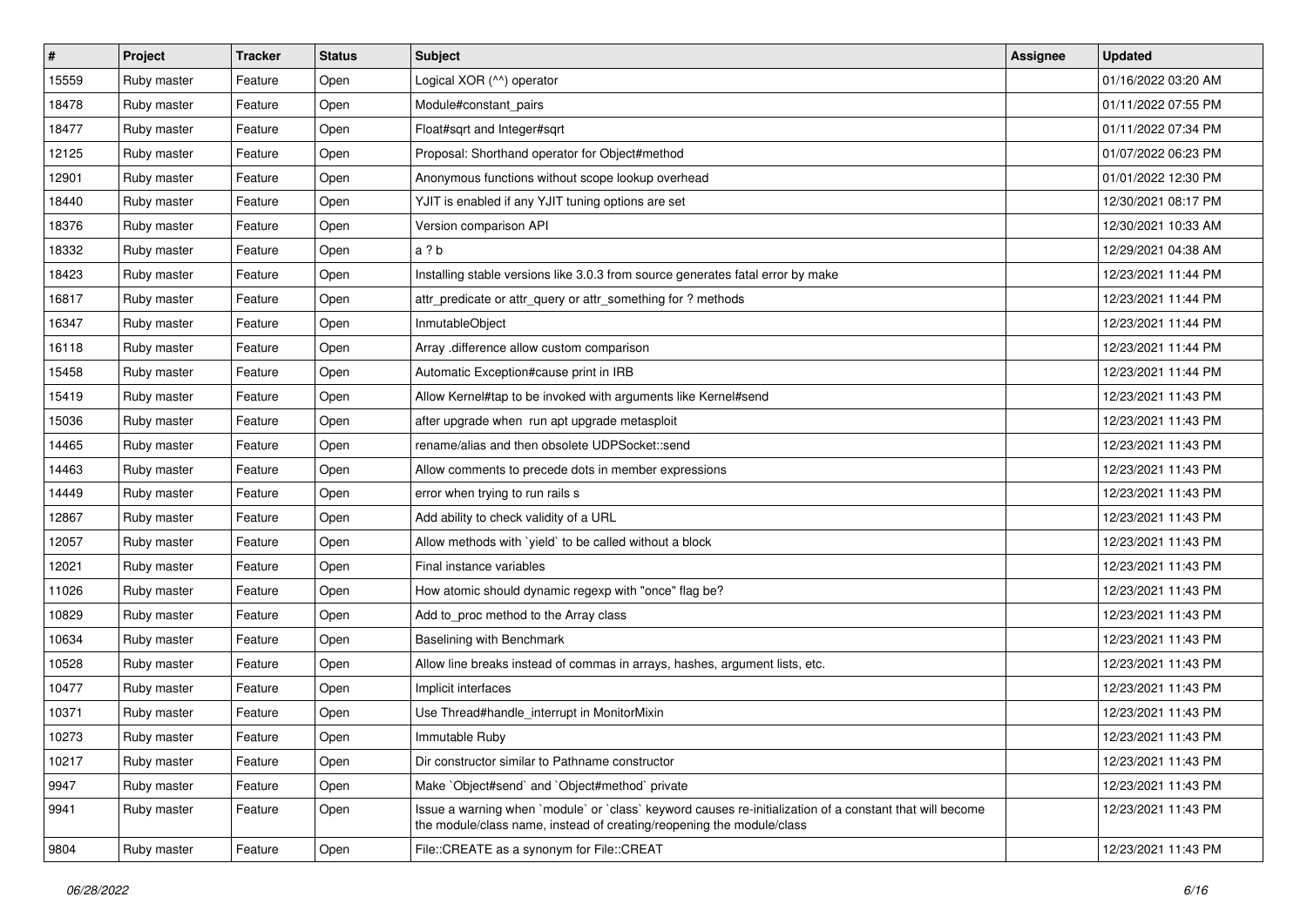| $\sharp$ | Project     | <b>Tracker</b> | <b>Status</b> | <b>Subject</b>                                                                                                                              | <b>Assignee</b> | <b>Updated</b>      |
|----------|-------------|----------------|---------------|---------------------------------------------------------------------------------------------------------------------------------------------|-----------------|---------------------|
| 9686     | Ruby master | Feature        | Open          | Syntax for symbols used in hashes                                                                                                           |                 | 12/23/2021 11:43 PM |
| 9402     | Ruby master | Feature        | Open          | A syntax to specify the default value of a hash                                                                                             |                 | 12/23/2021 11:43 PM |
| 9401     | Ruby master | Feature        | Open          | Yet another syntax for literal anonymous functions (lambdas)                                                                                |                 | 12/23/2021 11:43 PM |
| 8961     | Ruby master | Feature        | Open          | Synchronizable module to easily wrap methods in a mutex                                                                                     |                 | 12/23/2021 11:43 PM |
| 8947     | Ruby master | Feature        | Open          | make alias, alias_method, attr_* return name of the alias                                                                                   |                 | 12/23/2021 11:43 PM |
| 8896     | Ruby master | Feature        | Open          | #tap with missing block                                                                                                                     |                 | 12/23/2021 11:43 PM |
| 8848     | Ruby master | Feature        | Open          | Syntax for binary strings                                                                                                                   |                 | 12/23/2021 11:43 PM |
| 8751     | Ruby master | Feature        | Open          | Add offsets to method#source location                                                                                                       |                 | 12/23/2021 11:43 PM |
| 8681     | Ruby master | Feature        | Open          | Net::HTTP should set TCP_NODELAY for requests with body                                                                                     |                 | 12/23/2021 11:43 PM |
| 8640     | Ruby master | Feature        | Open          | Add Time#elapsed to return nanoseconds since creation                                                                                       |                 | 12/23/2021 11:43 PM |
| 8635     | Ruby master | Feature        | Open          | attr accessor with default block                                                                                                            |                 | 12/23/2021 11:43 PM |
| 8626     | Ruby master | Feature        | Open          | Add a Set coercion method to the standard lib: Set(possible_set)                                                                            |                 | 12/23/2021 11:43 PM |
| 8619     | Ruby master | Feature        | Open          | <b>Standard Profiling API</b>                                                                                                               |                 | 12/23/2021 11:43 PM |
| 8570     | Ruby master | Feature        | Open          | Better mechanisms to safely load classes concurrently                                                                                       |                 | 12/23/2021 11:43 PM |
| 8291     | Ruby master | Feature        | Open          | Allow retrieving the root Fiber of a Thread                                                                                                 |                 | 12/23/2021 11:43 PM |
| 8275     | Ruby master | Feature        | Open          | Add Module#public_const_get                                                                                                                 |                 | 12/23/2021 11:43 PM |
| 8259     | Ruby master | Feature        | Open          | Atomic attributes accessors                                                                                                                 |                 | 12/23/2021 11:43 PM |
| 8088     | Ruby master | Feature        | Open          | Method#parameters (and friends) should provide useful information about core methods                                                        |                 | 12/23/2021 11:43 PM |
| 7895     | Ruby master | Feature        | Open          | Exception#backtrace_locations to go with Thread#backtrace_locations and Kernel#caller_locations                                             |                 | 12/23/2021 11:43 PM |
| 7845     | Ruby master | Feature        | Open          | Strip doesn't handle unicode space characters in ruby 1.9.2 & 1.9.3 (does in 1.9.1)                                                         |                 | 12/23/2021 11:43 PM |
| 7747     | Ruby master | Feature        | Open          | Expanded API for Binding semantics                                                                                                          |                 | 12/23/2021 11:43 PM |
| 15344    | Ruby master | Feature        | Feedback      | Being proactive about Ruby security                                                                                                         |                 | 12/23/2021 11:40 PM |
| 12982    | Ruby master | Feature        | Feedback      | ruby 2.3.1 got crash on macos                                                                                                               |                 | 12/23/2021 11:40 PM |
| 9678     | Ruby master | Feature        | Feedback      | New heredoc syntax                                                                                                                          |                 | 12/23/2021 11:40 PM |
| 8272     | Ruby master | Feature        | Open          | Transfer feature tracking to CommonRuby                                                                                                     |                 | 12/23/2021 11:40 PM |
| 8258     | Ruby master | Feature        | Feedback      | Dir#escape_glob                                                                                                                             |                 | 12/23/2021 11:40 PM |
| 18411    | Ruby master | Feature        | Open          | Introduce `Fiber.blocking` for disabling scheduler.                                                                                         |                 | 12/23/2021 05:10 PM |
| 18418    | Ruby master | Feature        | Open          | Add Net::HTTP#security_level=                                                                                                               |                 | 12/19/2021 11:58 AM |
| 18410    | Ruby master | Feature        | Open          | Proposal to make inspect include underscores on numerics                                                                                    |                 | 12/16/2021 09:07 AM |
| 18296    | Ruby master | Feature        | Open          | Custom exception formatting should override `Exception#full_message`.                                                                       |                 | 12/15/2021 08:49 PM |
| 12084    | Ruby master | Feature        | Open          | Class#instance`                                                                                                                             |                 | 12/14/2021 08:52 PM |
| 17942    | Ruby master | Feature        | Open          | Add a `initialize(public @a, private @b)` shortcut syntax for defining public/private accessors for instance<br>vars as part of constructor |                 | 12/13/2021 12:43 AM |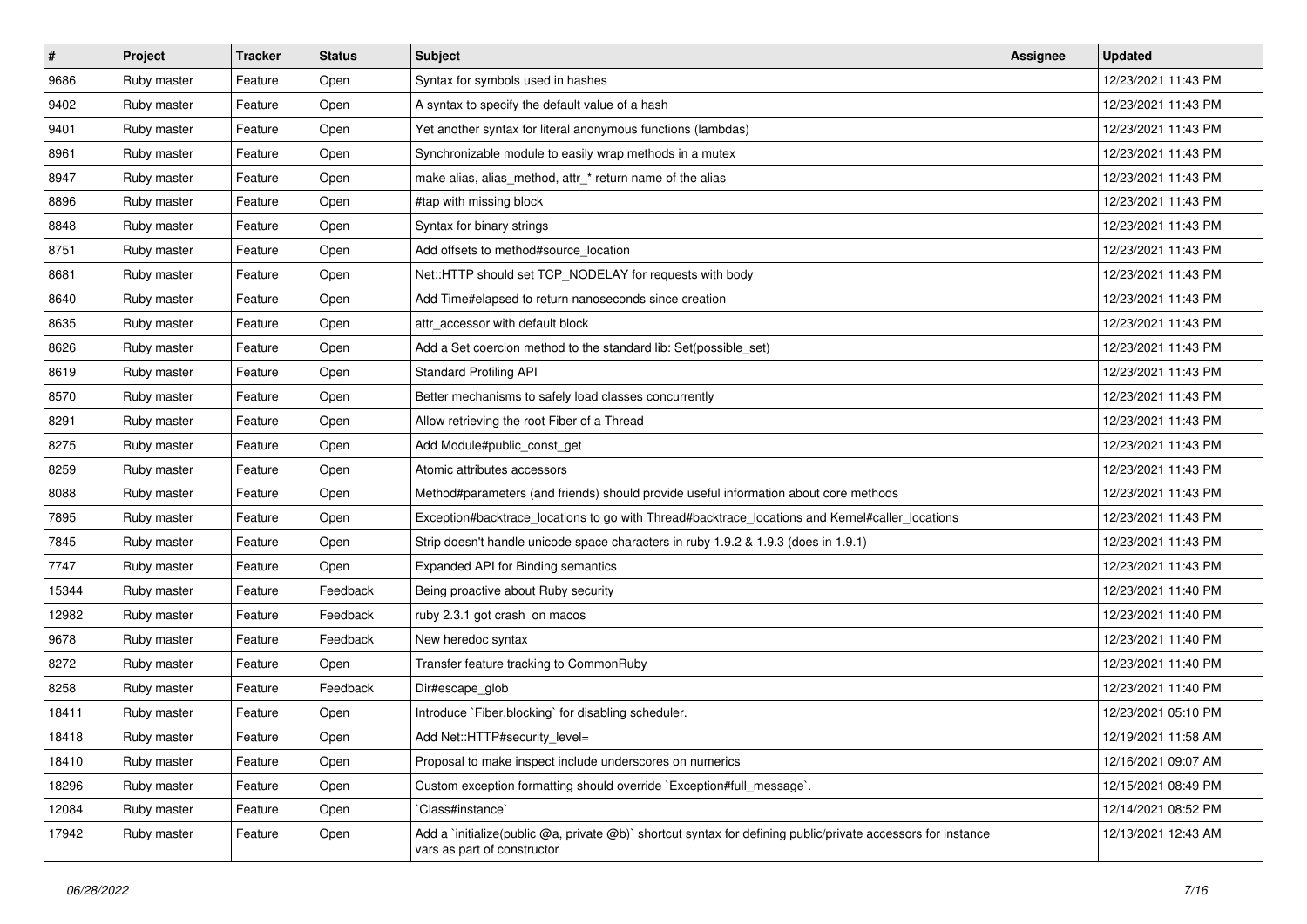| #     | Project     | <b>Tracker</b> | <b>Status</b> | Subject                                                                                                                                                               | <b>Assignee</b> | <b>Updated</b>      |
|-------|-------------|----------------|---------------|-----------------------------------------------------------------------------------------------------------------------------------------------------------------------|-----------------|---------------------|
| 14794 | Ruby master | Feature        | Feedback      | Primitive arrays (Ruby 3x3)                                                                                                                                           |                 | 12/11/2021 02:07 PM |
| 18401 | Ruby master | Feature        | Open          | Rework `require_relative` to add the "current path" on `\$LOAD_PATH`                                                                                                  |                 | 12/09/2021 05:41 PM |
| 18395 | Ruby master | Feature        | Open          | Introduce Array#subtract! for performance                                                                                                                             |                 | 12/08/2021 04:42 PM |
| 18033 | Ruby master | Feature        | Open          | Time.new to parse a string                                                                                                                                            |                 | 12/07/2021 02:15 PM |
| 17047 | Ruby master | Feature        | Open          | Support parameters for MAIL FROM and RCPT TO                                                                                                                          |                 | 12/06/2021 08:16 PM |
| 14835 | Ruby master | Feature        | Feedback      | Support TracePoint#raised exception on non-:raise events                                                                                                              |                 | 12/04/2021 06:49 AM |
| 18369 | Ruby master | Feature        | Open          | users.detect(:name, "Dorian") as shorthand for users.detect {  user  user.name == "Dorian" }                                                                          |                 | 12/03/2021 02:23 PM |
| 17721 | Ruby master | Feature        | Feedback      | Proc.new should be able to contruct a lambda                                                                                                                          |                 | 12/03/2021 11:52 AM |
| 18047 | Ruby master | Feature        | Feedback      | TracePoint: Add event type for constant access                                                                                                                        |                 | 12/02/2021 08:35 PM |
| 18004 | Ruby master | Feature        | Open          | Add Async to the stdlib                                                                                                                                               |                 | 11/26/2021 06:01 AM |
| 6733  | Ruby master | Feature        | Open          | New inspect framework                                                                                                                                                 |                 | 11/24/2021 05:06 AM |
| 18360 | Ruby master | Feature        | Open          | <b>PrettyPrint enhancements</b>                                                                                                                                       |                 | 11/24/2021 12:15 AM |
| 18336 | Ruby master | Feature        | Feedback      | How to deal with Trojan Source vulnerability                                                                                                                          |                 | 11/23/2021 08:39 PM |
| 18357 | Ruby master | Feature        | Open          | Proposal: stop raising when block passed to IO#each * closes the IO                                                                                                   |                 | 11/22/2021 09:03 PM |
| 18262 | Ruby master | Feature        | Open          | Enumerator::Lazy#partition                                                                                                                                            |                 | 11/20/2021 10:17 AM |
| 16252 | Ruby master | Feature        | Open          | Hash#partition should return hashes                                                                                                                                   |                 | 11/18/2021 03:54 PM |
| 18334 | Ruby master | Feature        | Open          | ENV#to_h returns a new Hash object but Hash#to_h does not, which can cause inconsistencies                                                                            |                 | 11/17/2021 05:46 PM |
| 18331 | Ruby master | Feature        | Open          | Kernel.#Time                                                                                                                                                          |                 | 11/13/2021 12:41 PM |
| 18280 | Ruby master | Feature        | Feedback      | Allow rb_utf8_str_new_cstr(NULL)                                                                                                                                      |                 | 11/11/2021 10:28 AM |
| 18035 | Ruby master | Feature        | Open          | Introduce general model/semantic for immutable by default.                                                                                                            |                 | 11/09/2021 04:47 PM |
| 18127 | Ruby master | Feature        | Open          | Ractor-local version of Singleton                                                                                                                                     |                 | 11/09/2021 02:45 PM |
| 18291 | Ruby master | Feature        | Open          | When use $=$ with named group, if regex is on the right side, variable not defined.                                                                                   |                 | 11/06/2021 12:36 PM |
| 15667 | Ruby master | Feature        | Open          | Introduce malloc_trim(0) in full gc cycles                                                                                                                            |                 | 11/01/2021 07:32 AM |
| 18137 | Ruby master | Feature        | Open          | A new method to check Proc is isolated or not                                                                                                                         |                 | 10/27/2021 07:30 AM |
| 18265 | Ruby master | Feature        | Open          | Self-contained one-binary feature which discuss on ruby kaigi 2021 day 2, $\Box$ Ruby Committers vs the<br>World / CRuby Committers                                   |                 | 10/24/2021 04:11 PM |
| 18083 | Ruby master | Feature        | Open          | Capture error in ensure block.                                                                                                                                        |                 | 10/21/2021 01:00 PM |
| 18259 | Ruby master | Feature        | Open          | Support quarter spec %q in Time#strftime                                                                                                                              |                 | 10/21/2021 12:15 PM |
| 18256 | Ruby master | Feature        | Open          | Change the canonical name of Thread::Mutex, Thread::Queue, Thread::SizedQueue and<br>Thread::ConditionVariable to just Mutex, Queue, SizedQueue and ConditionVariable |                 | 10/20/2021 10:59 PM |
| 18242 | Ruby master | Feature        | Open          | Parser makes multiple assignment sad in confusing way                                                                                                                 |                 | 10/09/2021 07:58 AM |
| 18228 | Ruby master | Feature        | Open          | Add a 'timeout' option to 'IO.copy_stream'                                                                                                                            |                 | 10/01/2021 05:10 AM |
| 12719 | Ruby master | Feature        | Feedback      | Struct#merge` for partial updates                                                                                                                                     |                 | 09/29/2021 09:16 PM |
| 18151 | Ruby master | Feature        | Open          | Incorrect Resolv result when DNS server is unreachable                                                                                                                |                 | 09/18/2021 12:22 AM |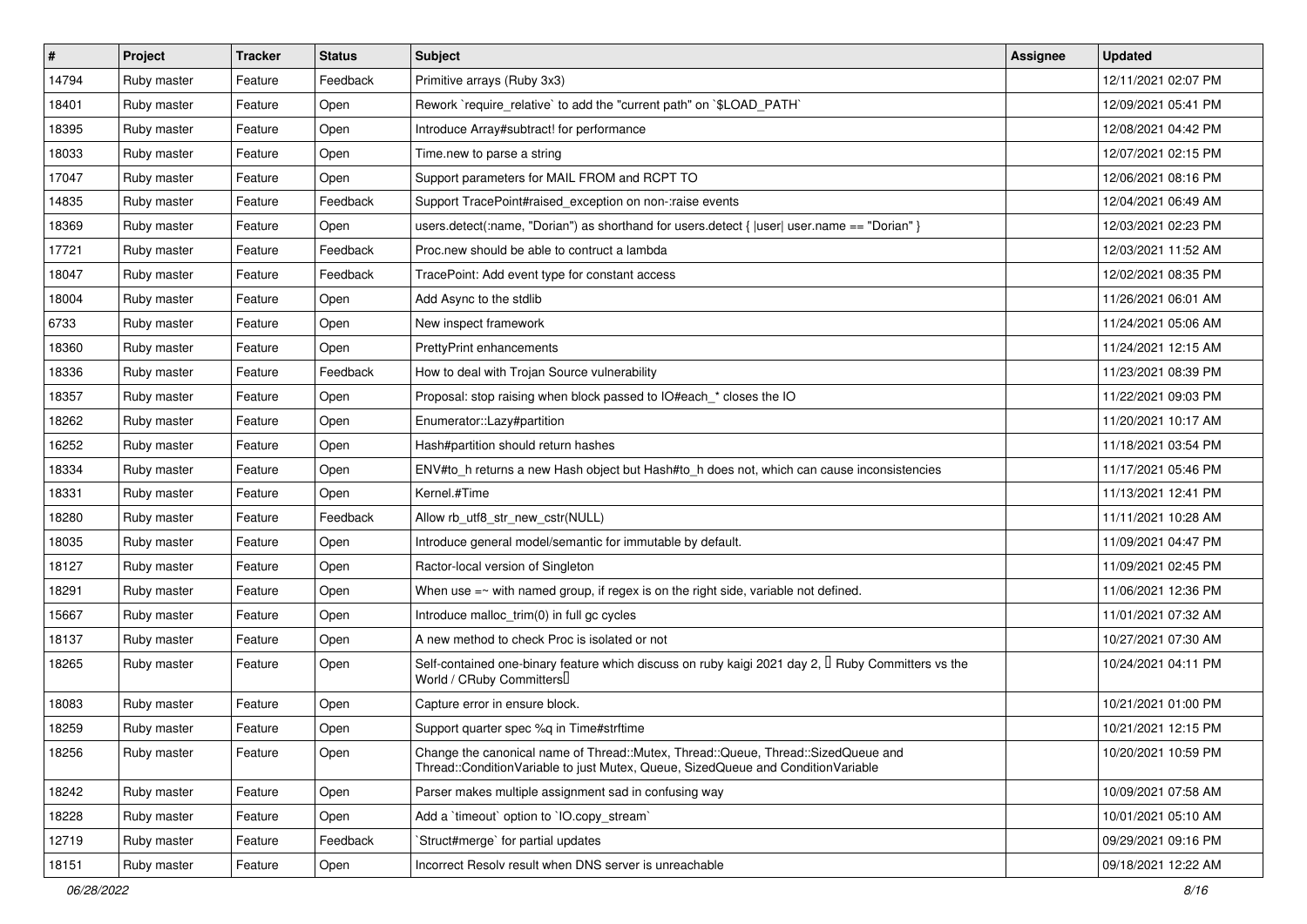| $\vert$ # | Project     | <b>Tracker</b> | <b>Status</b> | <b>Subject</b>                                                                          | <b>Assignee</b> | <b>Updated</b>      |
|-----------|-------------|----------------|---------------|-----------------------------------------------------------------------------------------|-----------------|---------------------|
| 18168     | Ruby master | Feature        | Open          | Add ActiveSupport deep_transform_values to Ruby                                         |                 | 09/15/2021 05:29 AM |
| 18162     | Ruby master | Feature        | Open          | Shorthand method Proc#isolate to create isolated proc objects                           |                 | 09/13/2021 02:33 AM |
| 18146     | Ruby master | Feature        | Open          | Add 'delete_prefix' and 'delete_suffix' to 'Pathname'                                   |                 | 09/03/2021 04:59 AM |
| 13683     | Ruby master | Feature        | Feedback      | Add strict Enumerable#single                                                            |                 | 09/02/2021 05:52 PM |
| 18135     | Ruby master | Feature        | Open          | Introduce Enumerable#detect_only                                                        |                 | 09/02/2021 05:44 PM |
| 16428     | Ruby master | Feature        | Feedback      | Add Array#uniq?, Enumerable#uniq?                                                       |                 | 08/14/2021 06:12 AM |
| 18069     | Ruby master | Feature        | Open          | 'instance_exec' is just ignored when the block is originally a method                   |                 | 08/10/2021 05:33 AM |
| 18070     | Ruby master | Feature        | Open          | `attr` should be removed                                                                |                 | 08/09/2021 05:51 PM |
| 18063     | Ruby master | Feature        | Open          | io_uring implementation                                                                 |                 | 08/05/2021 10:02 AM |
| 18057     | Ruby master | Feature        | Open          | Introduce Array#mean                                                                    |                 | 08/02/2021 02:16 PM |
| 18055     | Ruby master | Feature        | Open          | Introduce                                                                               |                 | 07/30/2021 09:30 AM |
| 18042     | Ruby master | Feature        | Feedback      | YARV code optimization                                                                  |                 | 07/27/2021 09:11 PM |
| 13514     | Ruby master | Feature        | Open          | [PATCH] thread_pthread.c (native_sleep): preserve old unblock function                  |                 | 07/27/2021 11:41 AM |
| 13502     | Ruby master | Feature        | Open          | remove unused Array#to_s implementation                                                 |                 | 07/27/2021 11:41 AM |
| 12992     | Ruby master | Feature        | Open          | ArgumentError if hostname is missing                                                    |                 | 07/27/2021 11:40 AM |
| 11373     | Ruby master | Feature        | Open          | Add command line option to query valid values for --dump                                |                 | 07/27/2021 11:09 AM |
| 10755     | Ruby master | Feature        | Open          | Use rb_define_alias instead of rb_define_method for rb_cHash                            |                 | 07/27/2021 11:09 AM |
| 11431     | Ruby master | Feature        | Open          | [PATCH] rb_parser_compile_*: remove volatile arg                                        |                 | 07/27/2021 07:27 AM |
| 10473     | Ruby master | Feature        | Open          | Change Date#to_datetime to use local time                                               |                 | 07/23/2021 07:08 PM |
| 14274     | Ruby master | Feature        | Open          | Merge Std-Lib Time Class into Core                                                      |                 | 07/19/2021 07:54 AM |
| 11500     | Ruby master | Feature        | Open          | [RFC] rename Queue to UnboundedQueue                                                    |                 | 07/19/2021 07:48 AM |
| 14851     | Ruby master | Feature        | Open          | [PATCH] thread_pthread.c: remove non-sleepy timer thread implementation                 |                 | 07/19/2021 05:23 AM |
| 17994     | Ruby master | Feature        | Open          | Clarify 'IO.read' behavior and add 'File.read' method                                   |                 | 07/16/2021 03:04 AM |
| 17938     | Ruby master | Feature        | Open          | Keyword alternative for boolean positional arguments                                    |                 | 07/15/2021 06:46 AM |
| 17924     | Ruby master | Feature        | Open          | Range#infinite?                                                                         |                 | 07/08/2021 11:58 PM |
| 17833     | Ruby master | Feature        | Open          | add IO.readinto(b) where b is a bytes like object that is you can get a memoryview from |                 | 06/30/2021 02:36 PM |
| 17992     | Ruby master | Feature        | Feedback      | Upstreaming the htmlentities gem into CGI#.(un)escape_html                              |                 | 06/30/2021 02:26 PM |
| 18005     | Ruby master | Feature        | Open          | Enable non-blocking `binding.irb`.                                                      |                 | 06/24/2021 07:20 PM |
| 14378     | Ruby master | Feature        | Open          | Increase Fixnum range on Windows from 31 bits to 63 bits                                |                 | 06/18/2021 07:31 PM |
| 14275     | Ruby master | Feature        | Open          | GC not aggressive enough                                                                |                 | 06/17/2021 06:54 PM |
| 14570     | Ruby master | Feature        | Open          | Make File.expand_path/real_path casing consistent on Windows                            |                 | 06/17/2021 04:22 PM |
| 16962     | Ruby master | Feature        | Feedback      | Make IO.for_fd autoclose option default to false                                        |                 | 06/17/2021 06:54 AM |
| 17950     | Ruby master | Feature        | Open          | Unable to pattern-match against a String key                                            |                 | 06/15/2021 11:42 AM |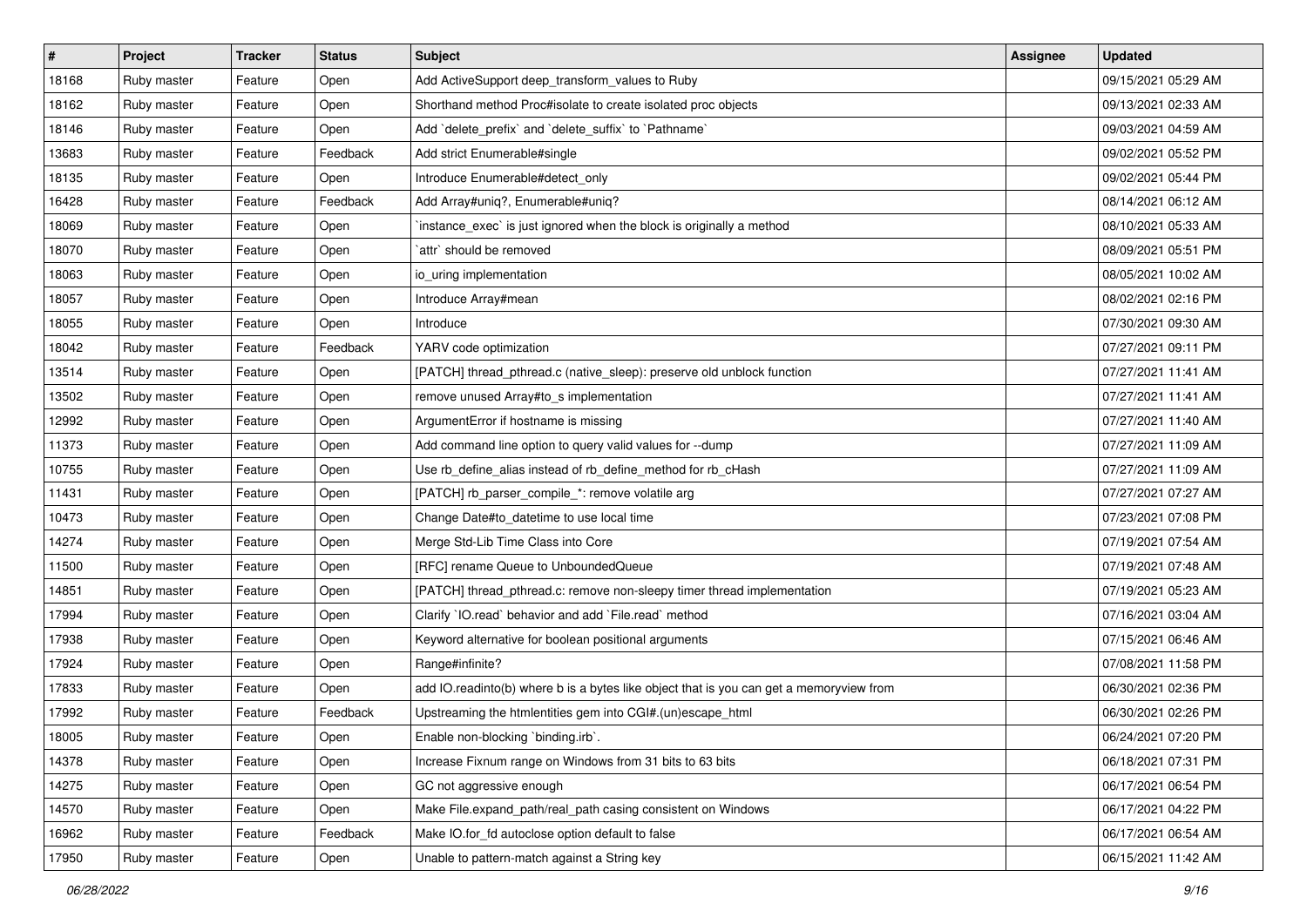| $\vert$ # | Project     | <b>Tracker</b> | <b>Status</b> | <b>Subject</b>                                                                    | Assignee | <b>Updated</b>      |
|-----------|-------------|----------------|---------------|-----------------------------------------------------------------------------------|----------|---------------------|
| 17944     | Ruby master | Feature        | Open          | Remove Socket.gethostbyaddr and Socket.gethostbyname                              |          | 06/10/2021 08:26 AM |
| 10320     | Ruby master | Feature        | Open          | require into module                                                               |          | 06/10/2021 08:15 AM |
| 17859     | Ruby master | Feature        | Open          | Start IRB when running just `ruby`                                                |          | 05/14/2021 07:54 AM |
| 17856     | Ruby master | Feature        | Open          | ary.member? is slower than ary.include?                                           |          | 05/11/2021 10:12 AM |
| 17844     | Ruby master | Feature        | Open          | Support list of methods to test with respond_to?                                  |          | 05/06/2021 07:00 PM |
| 17834     | Ruby master | Feature        | Open          | Add a Bytes and BytesArray class that implement memoryview                        |          | 05/06/2021 02:22 PM |
| 17851     | Ruby master | Feature        | Open          | ruby extension for memoryview                                                     |          | 05/05/2021 03:15 PM |
| 17825     | Ruby master | Feature        | Open          | Uniformize Float::INFINITY and Date::infinity.new                                 |          | 05/04/2021 01:43 AM |
| 17647     | Ruby master | Feature        | Open          | Print register `r11` on 32-bit ARM Linux                                          |          | 04/30/2021 11:22 AM |
| 17016     | Ruby master | Feature        | Open          | Enumerable#accumulate                                                             |          | 04/27/2021 03:14 PM |
| 17790     | Ruby master | Feature        | Open          | Have a way to clear a String without resetting its capacity                       |          | 04/21/2021 11:27 PM |
| 17808     | Ruby master | Feature        | Open          | Feature Request: JS like splat of Object properties as named method parameters    |          | 04/17/2021 11:43 PM |
| 17753     | Ruby master | Feature        | Open          | Add Module#namespace                                                              |          | 04/17/2021 08:04 AM |
| 17749     | Ruby master | Feature        | Open          | Const source location without name                                                |          | 04/17/2021 07:38 AM |
| 17797     | Ruby master | Feature        | Open          | MIPS support for addr2line.c                                                      |          | 04/13/2021 03:49 AM |
| 17786     | Ruby master | Feature        | Open          | Proposal: new "ends" keyword                                                      |          | 04/11/2021 01:40 AM |
| 16816     | Ruby master | Feature        | Open          | Prematurely terminated Enumerator should stay terminated                          |          | 04/09/2021 09:24 PM |
| 12133     | Ruby master | Feature        | Feedback      | Ability to exclude start when defining a range                                    |          | 04/07/2021 06:49 AM |
| 17773     | Ruby master | Feature        | Open          | Alias `Numeric#zero?` and `Float#zero?` as `Numeric#empty?` and `Float#empty?`    |          | 04/02/2021 03:39 PM |
| 17771     | Ruby master | Feature        | Open          | String#start_with? should not construct MatchData or set \$~                      |          | 04/02/2021 02:49 PM |
| 17758     | Ruby master | Feature        | Open          | Provide Hash#count for performance improvement                                    |          | 03/28/2021 06:39 PM |
| 17743     | Ruby master | Feature        | Open          | Show argument types in backtrace                                                  |          | 03/25/2021 06:39 PM |
| 17682     | Ruby master | Feature        | Open          | String#casecmp performance improvement                                            |          | 03/24/2021 02:29 PM |
| 17718     | Ruby master | Feature        | Open          | a method paramaters object that can be pattern matched against                    |          | 03/24/2021 01:29 PM |
| 17685     | Ruby master | Feature        | Feedback      | Marshal format for out of band buffer objects                                     |          | 03/24/2021 07:39 AM |
| 17741     | Ruby master | Feature        | Open          | Ruby links to `objc` for convenience - this should be moved into a native ext     |          | 03/23/2021 01:24 AM |
| 15752     | Ruby master | Feature        | Feedback      | A dedicated module for experimental features                                      |          | 03/17/2021 04:38 AM |
| 13820     | Ruby master | Feature        | Open          | Add a nil coalescing operator                                                     |          | 03/16/2021 03:34 PM |
| 17663     | Ruby master | Feature        | Open          | Enumerator#with, an alternative to Enumerator#with object                         |          | 03/02/2021 05:48 PM |
| 17660     | Ruby master | Feature        | Open          | Expose information about which basic methods have been redefined                  |          | 03/02/2021 03:31 PM |
| 16113     | Ruby master | Feature        | Open          | Partial application                                                               |          | 03/02/2021 02:00 PM |
| 16990     | Ruby master | Feature        | Open          | Sets: operators compatibility with Array                                          |          | 02/22/2021 11:37 PM |
| 17627     | Ruby master | Feature        | Open          | Suggestion: Implement `freeze_values` instance method on collection-like classes. |          | 02/16/2021 07:58 PM |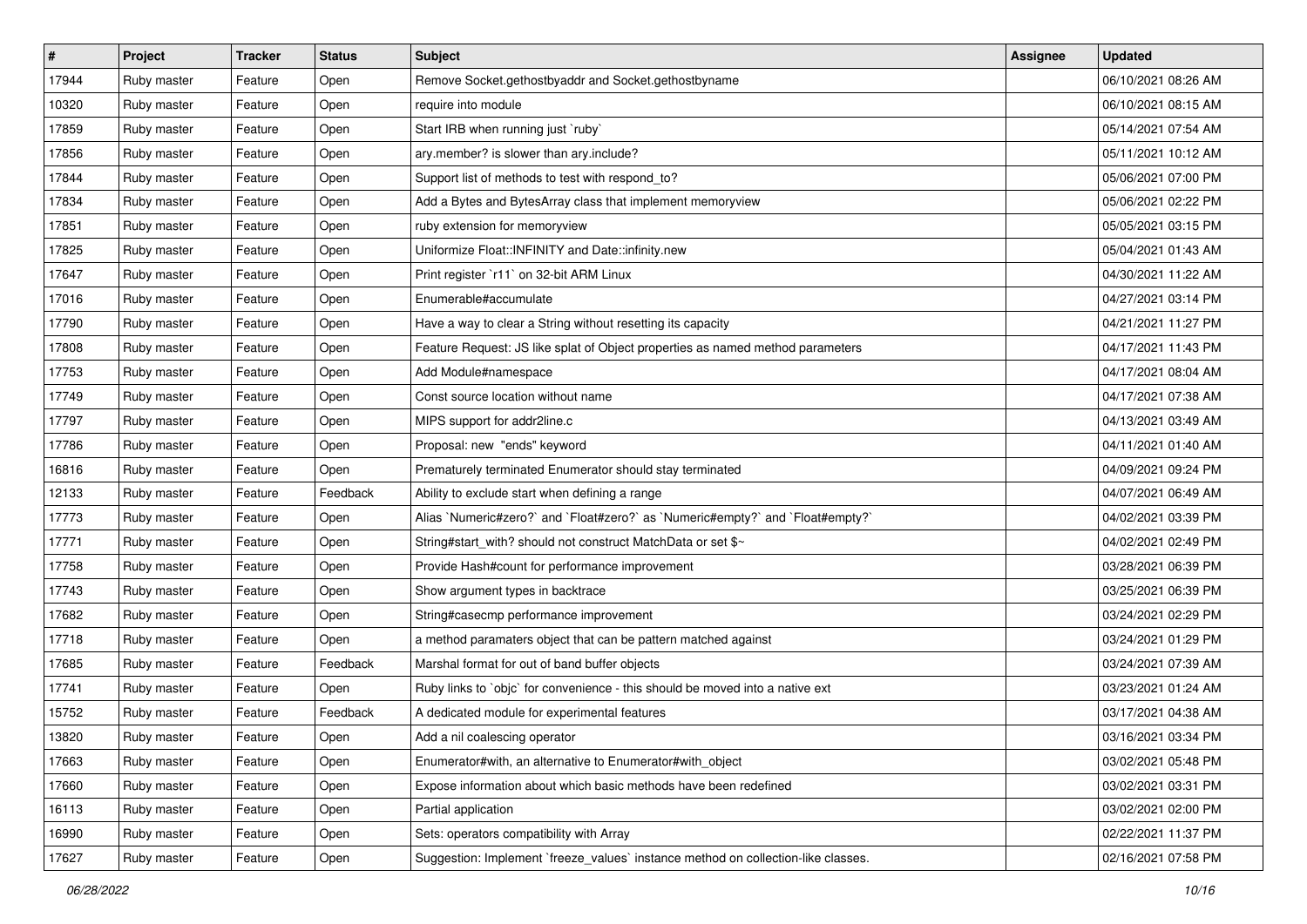| $\vert$ # | Project     | <b>Tracker</b> | <b>Status</b> | <b>Subject</b>                                                                                                                                            | Assignee | <b>Updated</b>      |
|-----------|-------------|----------------|---------------|-----------------------------------------------------------------------------------------------------------------------------------------------------------|----------|---------------------|
| 17140     | Ruby master | Feature        | Open          | Merge Enumerable#grep(_v) with Enumerable#select/reject                                                                                                   |          | 02/10/2021 07:56 AM |
| 17520     | Ruby master | Feature        | Feedback      | Allow symbols starting with number, e.g. : 2_weeks                                                                                                        |          | 02/09/2021 10:36 PM |
| 17616     | Ruby master | Feature        | Open          | Support backtracing on Linux with non-GNU-libc + libunwind                                                                                                |          | 02/09/2021 01:12 PM |
| 17611     | Ruby master | Feature        | Open          | Expose `rb_execarg` interfaces and `rb_grantpt`                                                                                                           |          | 02/07/2021 01:52 AM |
| 17598     | Ruby master | Feature        | Feedback      | $0000000000000010$                                                                                                                                        |          | 02/03/2021 01:13 AM |
| 17278     | Ruby master | Feature        | Feedback      | On-demand sharing of constants for Ractor                                                                                                                 |          | 02/01/2021 04:24 PM |
| 17566     | Ruby master | Feature        | Open          | Tune thread QoS / efficiency on macOS                                                                                                                     |          | 01/29/2021 09:16 AM |
| 11539     | Ruby master | Feature        | Open          | Support explicit declaration of volatile instance variables                                                                                               |          | 01/26/2021 03:30 PM |
| 17579     | Ruby master | Feature        | Open          | [Proposal] A suggestion for newline-separated shorthand notation, for the creation of Arrays containing<br>strings that may contain '' (space) characters |          | 01/25/2021 04:33 PM |
| 17330     | Ruby master | Feature        | Open          | Object#non                                                                                                                                                |          | 01/25/2021 03:54 PM |
| 17576     | Ruby master | Feature        | Open          | Partial Functions (procs, lambdas)                                                                                                                        |          | 01/24/2021 07:58 PM |
| 13750     | Ruby master | Feature        | Open          | Improve String#casecmp? and Symbol#casecmp? performance with ASCII string                                                                                 |          | 01/24/2021 07:12 AM |
| 17562     | Ruby master | Feature        | Open          | Update -E option in --help                                                                                                                                |          | 01/19/2021 05:38 PM |
| 14430     | Ruby master | Feature        | Open          | net/http: use Socket.tcp with connect_timeout, instead of TCPSocket.open wrapped in Timeout.timeout                                                       |          | 01/19/2021 10:01 AM |
| 17550     | Ruby master | Feature        | Open          | Why no function to get all subdirectories of a directory?                                                                                                 |          | 01/18/2021 08:57 AM |
| 17528     | Ruby master | Feature        | Open          | Make Addrinfo.getaddrinfo fall back to Timeout.timeout for :resolv_timeout                                                                                |          | 01/13/2021 08:50 PM |
| 17496     | Ruby master | Feature        | Open          | Add constant Math::TAU                                                                                                                                    |          | 01/13/2021 05:47 AM |
| 17097     | Ruby master | Feature        | Open          | `map_min`, `map_max`                                                                                                                                      |          | 01/13/2021 01:24 AM |
| 17357     | Ruby master | Feature        | Open          | Queue#pop` should have a block form for closed queues                                                                                                     |          | 01/12/2021 07:32 AM |
| 17474     | Ruby master | Feature        | Open          | Interpreting constants at compile time                                                                                                                    |          | 01/07/2021 04:40 PM |
| 15225     | Ruby master | Feature        | Open          | OpenStruct: Recursively converting child Hash objects to OpenStruct objects.                                                                              |          | 01/03/2021 02:30 AM |
| 17471     | Ruby master | Feature        | Open          | send_if method for improved conditional chaining                                                                                                          |          | 12/29/2020 03:23 PM |
| 17416     | Ruby master | Feature        | Open          | Improve performance Kernel#itself                                                                                                                         |          | 12/21/2020 01:14 PM |
| 17406     | Ruby master | Feature        | Open          | Add `NoMatchingPatternError#depth`                                                                                                                        |          | 12/19/2020 03:18 PM |
| 17099     | Ruby master | Feature        | Open          | Remove boolean argument and warning from Module#attr                                                                                                      |          | 12/18/2020 04:15 AM |
| 17342     | Ruby master | Feature        | Feedback      | Hash#fetch set                                                                                                                                            |          | 12/17/2020 05:28 AM |
| 17333     | Ruby master | Feature        | Open          | Enumerable#many?                                                                                                                                          |          | 12/11/2020 03:38 AM |
| 17134     | Ruby master | Feature        | Open          | Add resolv_timeout to TCPSocket                                                                                                                           |          | 12/10/2020 09:09 AM |
| 13847     | Ruby master | Feature        | Assigned      | Gem activated problem for default gems                                                                                                                    |          | 12/10/2020 08:53 AM |
| 10318     | Ruby master | Feature        | Open          | [PATCH 0/n] Let underscore be positionally matched arg to omit binding obvious variable.                                                                  |          | 12/10/2020 08:53 AM |
| 9076      | Ruby master | Feature        | Feedback      | New one-argument block syntax: &.                                                                                                                         |          | 12/10/2020 08:53 AM |
| 8807      | Ruby master | Feature        | Open          | Custom literals                                                                                                                                           |          | 12/10/2020 08:53 AM |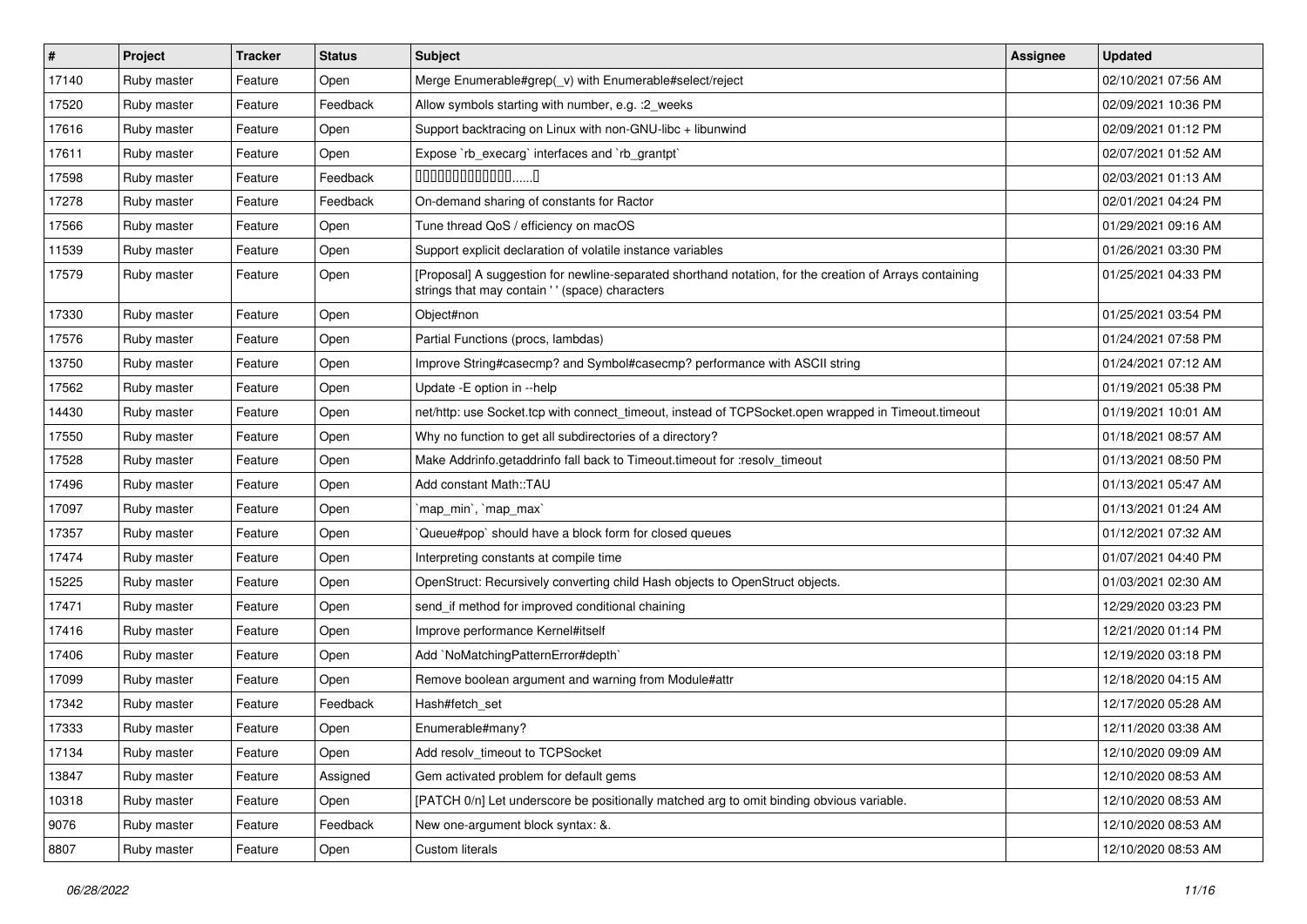| $\vert$ # | <b>Project</b> | <b>Tracker</b> | <b>Status</b> | <b>Subject</b>                                                                | <b>Assignee</b> | <b>Updated</b>      |
|-----------|----------------|----------------|---------------|-------------------------------------------------------------------------------|-----------------|---------------------|
| 7986      | Ruby master    | Feature        | Feedback      | Custom case statement comparison method                                       |                 | 12/10/2020 08:50 AM |
| 7796      | Ruby master    | Feature        | Feedback      | Hash#keys should return a set                                                 |                 | 12/10/2020 08:49 AM |
| 7545      | Ruby master    | Feature        | Open          | Make Range act as a "lazy ordered set"                                        |                 | 12/10/2020 08:49 AM |
| 7220      | Ruby master    | Feature        | Open          | Separate IO#dup, StringIO#initialize_copy from dup(2)                         |                 | 12/10/2020 08:47 AM |
| 6828      | Ruby master    | Feature        | Open          | <b>Constancy of Constants</b>                                                 |                 | 12/10/2020 08:47 AM |
| 17384     | Ruby master    | Feature        | Feedback      | shorthand of Hash#merge                                                       |                 | 12/10/2020 06:14 AM |
| 17375     | Ruby master    | Feature        | Open          | Add scheduler callbacks for transferring fibers                               |                 | 12/07/2020 11:31 PM |
| 17156     | Ruby master    | Feature        | Open          | Refinements per directory tree                                                |                 | 12/07/2020 05:19 AM |
| 17356     | Ruby master    | Feature        | Open          | Alignment of memory allocated through Fiddle struct's malloc                  |                 | 12/02/2020 11:06 AM |
| 17353     | Ruby master    | Feature        | Open          | Functional chaining operator                                                  |                 | 11/30/2020 03:29 AM |
| 8421      | Ruby master    | Feature        | Feedback      | add Enumerable#find_map and Enumerable#find_all_map                           |                 | 11/29/2020 11:40 PM |
| 16241     | Ruby master    | Feature        | Open          | Shorter syntax for anonymous refinements                                      |                 | 11/20/2020 07:22 PM |
| 17143     | Ruby master    | Feature        | Open          | Improve support for warning categories                                        |                 | 11/20/2020 01:05 PM |
| 17325     | Ruby master    | Feature        | Open          | Adds Fiber#cancel, which forces a Fiber to break/return                       |                 | 11/19/2020 12:34 AM |
| 17315     | Ruby master    | Feature        | Open          | Hash #transform                                                               |                 | 11/13/2020 08:38 PM |
| 17298     | Ruby master    | Feature        | Open          | Ractor's basket communication APIs                                            |                 | 11/13/2020 04:16 PM |
| 17311     | Ruby master    | Feature        | Open          | Improve performance Array#deconstruct & Array#to_ary                          |                 | 11/08/2020 07:12 AM |
| 17286     | Ruby master    | Feature        | Open          | 'Ractor.new' should accept 'move: true'                                       |                 | 11/08/2020 03:01 AM |
| 17208     | Ruby master    | Feature        | Open          | Add `Set#compact` and `Set#compact!` methods                                  |                 | 11/05/2020 10:44 AM |
| 17127     | Ruby master    | Feature        | Open          | Some TrueClass methods are faster if implemented in Ruby                      |                 | 11/05/2020 07:11 AM |
| 17290     | Ruby master    | Feature        | Open          | Syntax sugar for boolean keyword argument                                     |                 | 10/29/2020 04:51 AM |
| 17206     | Ruby master    | Feature        | Open          | Introduce new Regexp option to avoid global MatchData allocations             |                 | 10/28/2020 10:43 PM |
| 17285     | Ruby master    | Feature        | Open          | Less strict `Ractor.select`                                                   |                 | 10/26/2020 03:15 AM |
| 16851     | Ruby master    | Feature        | Feedback      | Ruby hashing algorithm could be improved using Tabulation Hashing             |                 | 10/22/2020 09:18 AM |
| 17258     | Ruby master    | Feature        | Open          | Oneshot Branch Coverage                                                       |                 | 10/09/2020 08:26 PM |
| 13153     | Ruby master    | Feature        | Open          | Inconsistent sprintf formatting for 0 value                                   |                 | 09/29/2020 03:30 PM |
| 16994     | Ruby master    | Feature        | Feedback      | Sets: shorthand for frozen sets of symbols / strings                          |                 | 09/25/2020 08:15 PM |
| 17056     | Ruby master    | Feature        | Open          | Array#index: Allow specifying the position to start search as in String#index |                 | 09/25/2020 01:41 PM |
| 10561     | Ruby master    | Feature        | Open          | Improve function of Thread::Backtrace::Location #path and #absolute path      |                 | 09/24/2020 09:39 AM |
| 12416     | Ruby master    | Feature        | Open          | struct rb id table lacks mark function                                        |                 | 09/22/2020 07:43 PM |
| 17170     | Ruby master    | Feature        | Feedback      | Numeric.zero, Numeric.one                                                     |                 | 09/16/2020 01:36 AM |
| 17165     | Ruby master    | Feature        | Open          | Add 'filter' and 'flatten' keywords to 'Enumerable#map'                       |                 | 09/13/2020 09:41 AM |
| 13719     | Ruby master    | Feature        | Open          | [PATCH] net/http: allow existing socket arg for Net::HTTP.start               |                 | 09/12/2020 09:45 PM |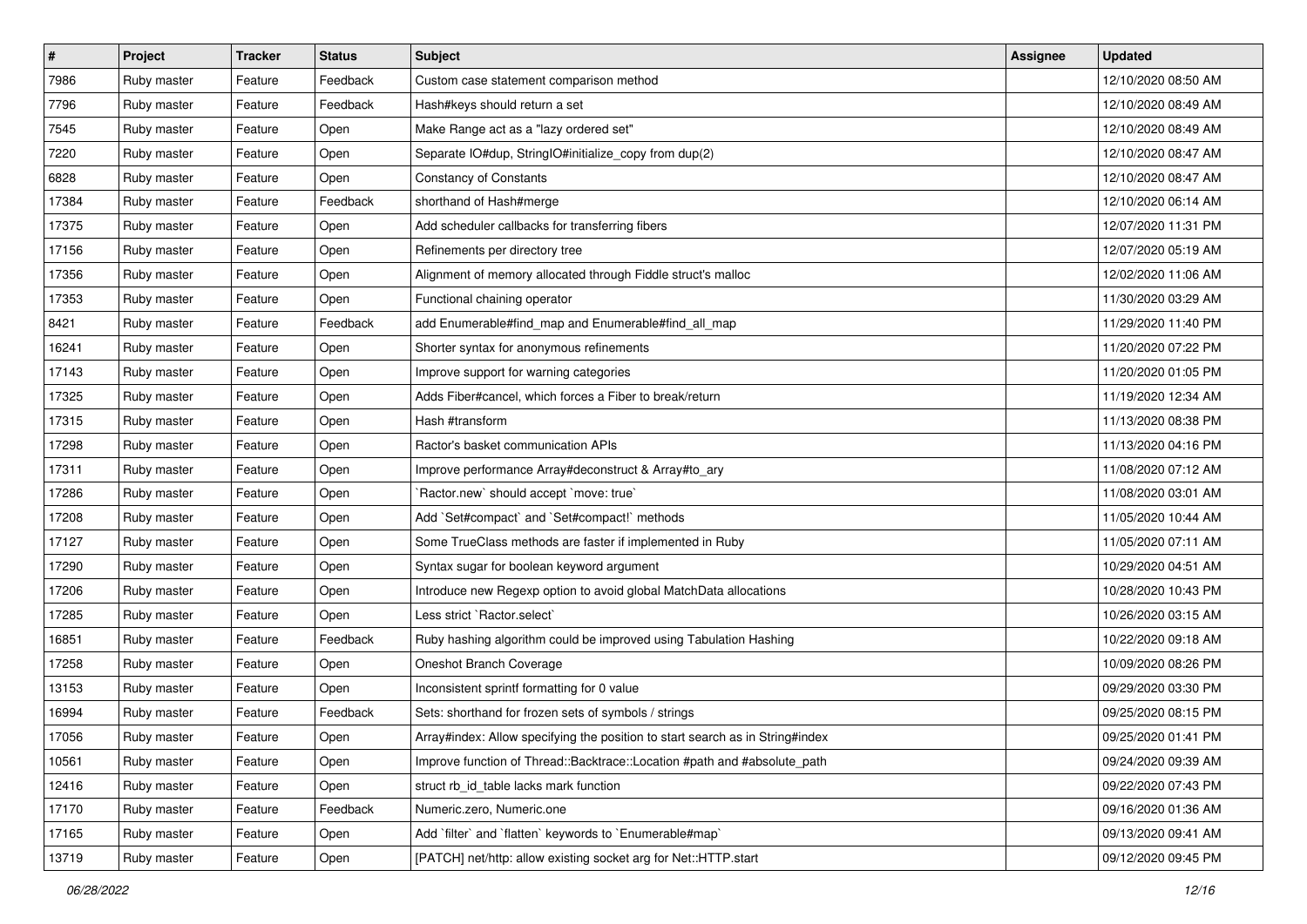| $\sharp$ | Project     | <b>Tracker</b> | <b>Status</b> | Subject                                                                                                         | Assignee | <b>Updated</b>      |
|----------|-------------|----------------|---------------|-----------------------------------------------------------------------------------------------------------------|----------|---------------------|
| 17166    | Ruby master | Feature        | Open          | net/http not supporting unix domain sockets                                                                     |          | 09/12/2020 02:51 PM |
| 16794    | Ruby master | Feature        | Open          | Rightward operators                                                                                             |          | 09/10/2020 09:34 PM |
| 17163    | Ruby master | Feature        | Open          | Rename `begin`                                                                                                  |          | 09/09/2020 03:04 AM |
| 17148    | Ruby master | Feature        | Open          | stdbuf(1) support                                                                                               |          | 09/07/2020 04:12 AM |
| 17147    | Ruby master | Feature        | Feedback      | New method to get frozen strings from String objects                                                            |          | 09/07/2020 01:41 AM |
| 17155    | Ruby master | Feature        | Open          | Add a Diggable mixin                                                                                            |          | 09/05/2020 02:08 PM |
| 17151    | Ruby master | Feature        | Open          | Support multiple builtin ruby code for implimatation in Ruby & C                                                |          | 09/05/2020 01:41 AM |
| 5478     | Ruby master | Feature        | Open          | Add syntax to import Set into core                                                                              |          | 09/02/2020 12:24 PM |
| 11927    | Ruby master | Feature        | Open          | Return value for `Module#include` and `Module#prepend`                                                          |          | 09/02/2020 12:40 AM |
| 14900    | Ruby master | Feature        | Open          | Extra allocation in String#byteslice                                                                            |          | 08/31/2020 09:41 PM |
| 17040    | Ruby master | Feature        | Open          | cleanup include/ruby/backward*                                                                                  |          | 08/26/2020 07:07 AM |
| 17115    | Ruby master | Feature        | Open          | Optimize String#casecmp? for ASCII strings                                                                      |          | 08/15/2020 03:48 AM |
| 13893    | Ruby master | Feature        | Open          | Add Fiber#[] and Fiber#[]= and restore Thread#[] and Thread#[]= to their original behavior                      |          | 08/14/2020 01:48 AM |
| 17121    | Ruby master | Feature        | Open          | Remove ENV#index                                                                                                |          | 08/13/2020 09:58 AM |
| 15580    | Ruby master | Feature        | Open          | Proposal: method addition to class String called .indices (String#indices)                                      |          | 07/29/2020 01:54 AM |
| 11815    | Ruby master | Feature        | Open          | Proposal for method `Array#difference`                                                                          |          | 07/20/2020 11:34 PM |
| 17004    | Ruby master | Feature        | Open          | Provide a way for methods to omit their return value                                                            |          | 07/20/2020 05:44 AM |
| 17036    | Ruby master | Feature        | Open          | Regexp deconstruction keys to allow pattern matching                                                            |          | 07/19/2020 02:45 PM |
| 16987    | Ruby master | Feature        | Open          | Enumerator::Lazy vs Array methods                                                                               |          | 07/15/2020 04:56 PM |
| 16739    | Ruby master | Feature        | Open          | Allow Hash#keys and Hash#values to accept a block for filtering output                                          |          | 07/10/2020 04:09 PM |
| 17006    | Ruby master | Feature        | Open          | Let `Kernel#Hash` take a block to provide the default value                                                     |          | 07/04/2020 07:51 AM |
| 17001    | Ruby master | Feature        | Open          | [Feature] Dir.scan to yield dirent for efficient and composable recursive directory scaning                     |          | 06/30/2020 07:57 PM |
| 16993    | Ruby master | Feature        | Open          | Sets: from hash keys using Hash#key_set                                                                         |          | 06/27/2020 05:44 AM |
| 16995    | Ruby master | Feature        | Open          | Sets: <=> should be specialized                                                                                 |          | 06/26/2020 08:43 PM |
| 16991    | Ruby master | Feature        | Open          | Sets: add Set#join                                                                                              |          | 06/26/2020 08:29 PM |
| 16897    | Ruby master | Feature        | Open          | General purpose memoizer in Ruby 3 with Ruby 2 performance                                                      |          | 06/26/2020 03:51 PM |
| 16848    | Ruby master | Feature        | Feedback      | Allow callables in \$LOAD_PATH                                                                                  |          | 06/26/2020 02:15 PM |
| 16147    | Ruby master | Feature        | Open          | List Comprehensions in Ruby                                                                                     |          | 06/25/2020 06:23 PM |
| 16031    | Ruby master | Feature        | Open          | Raise ArgumentError when creating Time objects with invalid day of month, instead of rolling into next<br>month |          | 06/20/2020 04:23 AM |
| 16971    | Ruby master | Feature        | Open          | weak ref&.some method should behave like object&.some method                                                    |          | 06/19/2020 03:17 PM |
| 16968    | Ruby master | Feature        | Open          | Remove `\$IGNORECASE` from English.rb                                                                           |          | 06/18/2020 04:34 AM |
| 15627    | Ruby master | Feature        | Open          | Appearance of custom singleton classes                                                                          |          | 06/15/2020 10:37 PM |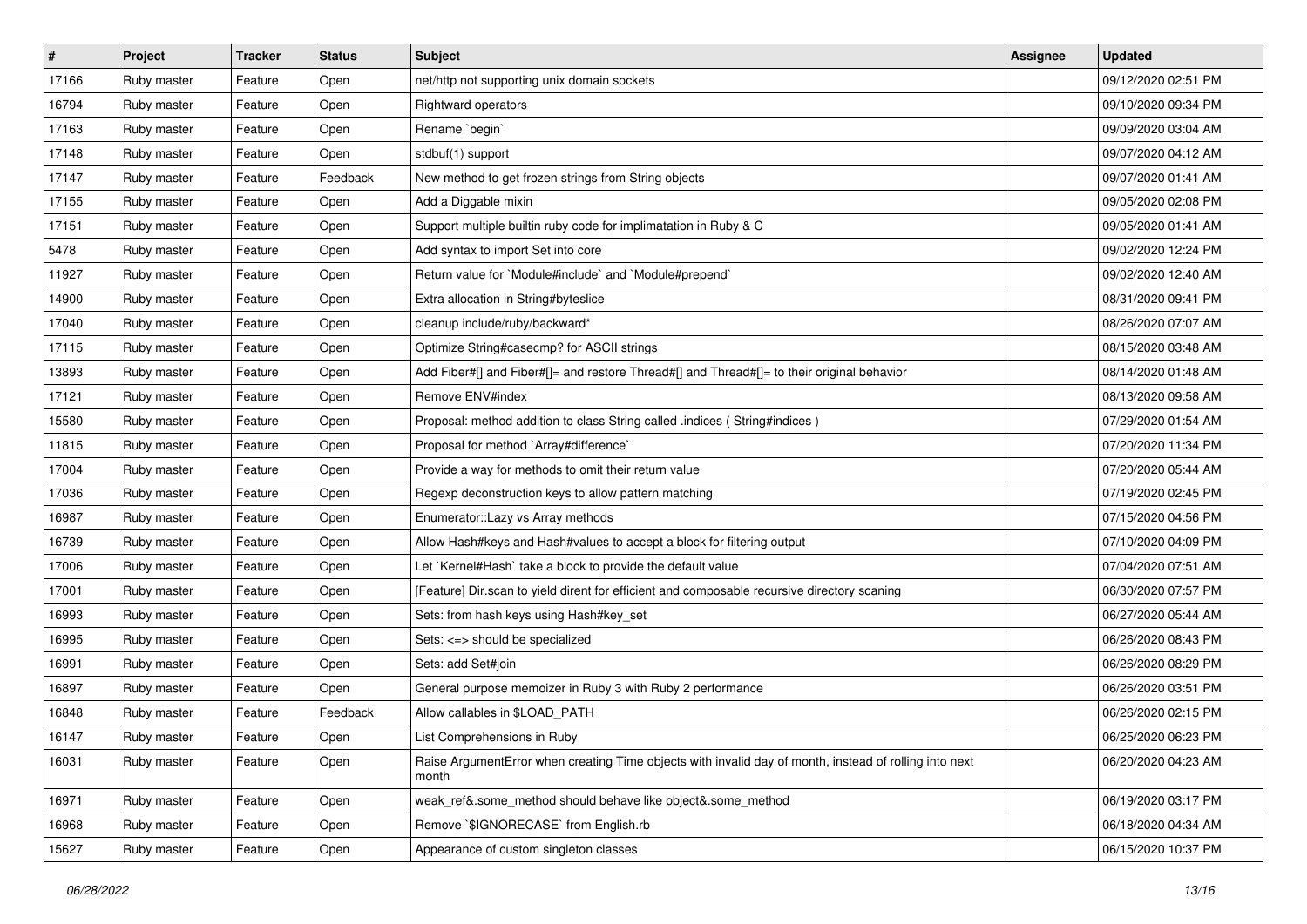| $\vert$ # | Project     | <b>Tracker</b> | <b>Status</b> | <b>Subject</b>                                                                                                                 | Assignee | <b>Updated</b>      |
|-----------|-------------|----------------|---------------|--------------------------------------------------------------------------------------------------------------------------------|----------|---------------------|
| 16960     | Ruby master | Feature        | Open          | Feedback regarding => in 'As' Pattern Matching                                                                                 |          | 06/13/2020 12:32 AM |
| 16952     | Ruby master | Feature        | Open          | Kernel.exec gives an incorrect error message when passed a script with a non-existing shebang                                  |          | 06/11/2020 08:40 PM |
| 16946     | Ruby master | Feature        | Open          | Add an `intersperse` method                                                                                                    |          | 06/11/2020 01:47 AM |
| 16352     | Ruby master | Feature        | Open          | Modify Marshal to dump objects larger than 2 GiB                                                                               |          | 06/10/2020 04:12 AM |
| 13257     | Ruby master | Feature        | Feedback      | Symbol#singleton_class should be undef                                                                                         |          | 06/01/2020 09:41 PM |
| 16928     | Ruby master | Feature        | Open          | Array#include_all? & Array#include_any?                                                                                        |          | 06/01/2020 09:27 PM |
| 16929     | Ruby master | Feature        | Open          | Add GC.start(compact: true)                                                                                                    |          | 06/01/2020 03:42 PM |
| 16924     | Ruby master | Feature        | Open          | instance eval equivalent for RubyVM::InstructionSequence                                                                       |          | 05/30/2020 03:49 PM |
| 16373     | Ruby master | Feature        | Open          | RDoc for some of the Kernel methods cannot be found in Kernel module                                                           |          | 05/29/2020 09:29 PM |
| 15771     | Ruby master | Feature        | Feedback      | Add `String#split` option to set `split_type string` with a single space separator                                             |          | 05/27/2020 09:19 PM |
| 16913     | Ruby master | Feature        | Open          | Add `ARGF#each_io`                                                                                                             |          | 05/25/2020 11:33 PM |
| 16791     | Ruby master | Feature        | Open          | Shortcut for Process::Status.exitstatus                                                                                        |          | 05/19/2020 03:16 AM |
| 16898     | Ruby master | Feature        | Open          | Modify the syntax of -> lambda expressions in ruby3                                                                            |          | 05/19/2020 02:02 AM |
| 16838     | Ruby master | Feature        | Open          | Enumerator::ArithmeticSequence missing allocator for #clone and #dup                                                           |          | 05/18/2020 10:44 PM |
| 16899     | Ruby master | Feature        | Open          | Add method `Array#both_end`                                                                                                    |          | 05/18/2020 01:44 AM |
| 16781     | Ruby master | Feature        | Open          | alias :fold :reduce                                                                                                            |          | 05/16/2020 08:28 AM |
| 16761     | Ruby master | Feature        | Open          | Add an API to move the entire heap, as to make testing GC.compact compatibility easier                                         |          | 05/07/2020 04:03 PM |
| 16818     | Ruby master | Feature        | Open          | Rename `Range#%` to `Range#/`                                                                                                  |          | 05/07/2020 08:49 AM |
| 16833     | Ruby master | Feature        | Open          | Add Enumerator#empty?                                                                                                          |          | 05/06/2020 07:55 PM |
| 16795     | Ruby master | Feature        | Open          | build ruby.exe on Windows against ruby-static.lib omitting x64-vcruntime-ruby.dll (no '--enable-shared'<br>option for Windows) |          | 04/17/2020 01:22 PM |
| 16790     | Ruby master | Feature        | Open          | string format and refinements                                                                                                  |          | 04/16/2020 03:06 AM |
| 16688     | Ruby master | Feature        | Open          | Allow #to_path object as argument to system()                                                                                  |          | 04/13/2020 05:37 PM |
| 16742     | Ruby master | Feature        | Open          | RbConfig.windows? and RbConfig.host_os                                                                                         |          | 04/11/2020 02:00 PM |
| 16773     | Ruby master | Feature        | Open          | Reduce allocations in net/http                                                                                                 |          | 04/10/2020 11:36 AM |
| 16684     | Ruby master | Feature        | Open          | Use the word "to" instead of "from" in backtrace                                                                               |          | 04/10/2020 07:58 AM |
| 8921      | Ruby master | Feature        | Open          | Allow select, reject, etc to accept a regex                                                                                    |          | 04/04/2020 05:57 AM |
| 14197     | Ruby master | Feature        | Open          | Enumerable#{select,reject}` accept a pattern argument                                                                          |          | 04/04/2020 05:47 AM |
| 16755     | Ruby master | Feature        | Open          | warning: `if' at the end of line without an expression                                                                         |          | 04/03/2020 11:28 PM |
| 16752     | Ruby master | Feature        | Open          | :private param for const set                                                                                                   |          | 04/03/2020 12:35 AM |
| 16745     | Ruby master | Feature        | Open          | Improving Date and DateTime comparison                                                                                         |          | 03/31/2020 10:32 PM |
| 16741     | Ruby master | Feature        | Open          | Implement Shellwords.shellescape correctly for Windows                                                                         |          | 03/29/2020 07:54 AM |
| 14718     | Ruby master | Feature        | Open          | Use jemalloc by default?                                                                                                       |          | 03/25/2020 06:38 PM |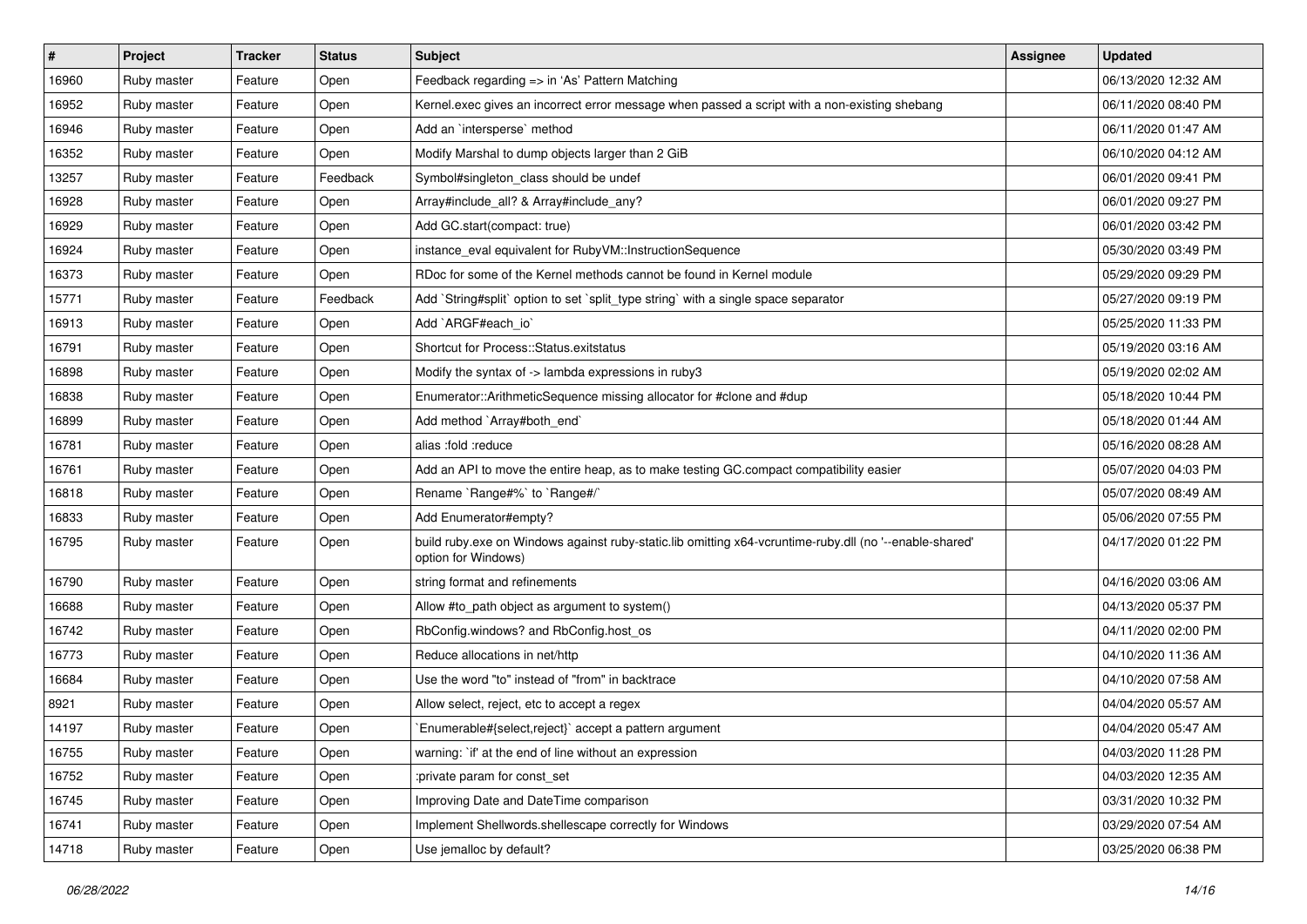| #     | Project     | <b>Tracker</b> | <b>Status</b> | <b>Subject</b>                                                                                                 | <b>Assignee</b> | <b>Updated</b>      |
|-------|-------------|----------------|---------------|----------------------------------------------------------------------------------------------------------------|-----------------|---------------------|
| 14788 | Ruby master | Feature        | Open          | Hash#keys` Could Accept a Block                                                                                |                 | 03/25/2020 01:49 PM |
| 16703 | Ruby master | Feature        | Open          | Namespace parameter for `Module#name`                                                                          |                 | 03/24/2020 10:08 AM |
| 16699 | Ruby master | Feature        | Feedback      | Silence/ignore particular warnings from some parts of the code (in a .rb file)                                 |                 | 03/20/2020 09:24 PM |
| 16665 | Ruby master | Feature        | Open          | Add an Array#except_index method                                                                               |                 | 03/15/2020 03:37 PM |
| 16615 | Ruby master | Feature        | Open          | Group style access scope for macros                                                                            |                 | 03/09/2020 02:39 PM |
| 16673 | Ruby master | Feature        | Open          | total timeout for Net::HTTP                                                                                    |                 | 03/07/2020 06:25 AM |
| 16667 | Ruby master | Feature        | Open          | Allow parameters to Symbol#to_proc and Method#to_proc                                                          |                 | 03/03/2020 03:40 PM |
| 16666 | Ruby master | Feature        | Open          | 'string' - 'str' as a shortcut for 'string'.gsub('str', ")?                                                    |                 | 03/01/2020 08:38 PM |
| 16648 | Ruby master | Feature        | Open          | improve GC performance by 5% with builtin_prefetch                                                             |                 | 02/29/2020 06:27 PM |
| 15722 | Ruby master | Feature        | Feedback      | Kernel#case?`                                                                                                  |                 | 02/29/2020 07:25 AM |
| 16557 | Ruby master | Feature        | Open          | Deduplicate Regexp literals                                                                                    |                 | 02/28/2020 11:44 AM |
| 16657 | Ruby master | Feature        | Open          | Don't ship bundled gems as .gem files as well as in expanded form                                              |                 | 02/27/2020 06:50 AM |
| 16511 | Ruby master | Feature        | Open          | Staged warnings and better compatibility for keyword arguments in 2.7.1                                        |                 | 02/25/2020 06:54 PM |
| 16637 | Ruby master | Feature        | Open          | Time#to_s and Date#to_s accept strftime format string                                                          |                 | 02/17/2020 09:46 PM |
| 16638 | Ruby master | Feature        | Open          | <b>Structured Data for Syslog</b>                                                                              |                 | 02/17/2020 07:06 PM |
| 15563 | Ruby master | Feature        | Open          | #dig that throws an exception if a key doesn't exist                                                           |                 | 02/17/2020 08:42 AM |
| 16621 | Ruby master | Feature        | Open          | Second block parameter of Pathname#glob to be relative path from self                                          |                 | 02/12/2020 11:27 PM |
| 16153 | Ruby master | Feature        | Open          | eventually_frozen flag to gradually phase-in frozen strings                                                    |                 | 02/10/2020 07:39 PM |
| 16601 | Ruby master | Feature        | Open          | Let `nil.to_a` and `nil.to_h` return a fixed instance                                                          |                 | 02/01/2020 10:12 AM |
| 16600 | Ruby master | Feature        | Open          | Optimized opcodes for frozen arrays and hashes literals                                                        |                 | 01/30/2020 09:51 AM |
| 16562 | Ruby master | Feature        | Open          | Expose rb_io_set_encoding_internal to reduce function calls on loading source files                            |                 | 01/27/2020 06:05 AM |
| 16563 | Ruby master | Feature        | Open          | Let rb_mod_const_at and rb_const_list use an ID table instead for inherited VS private constant<br>segregation |                 | 01/26/2020 04:38 PM |
| 16517 | Ruby master | Feature        | Open          | mkmf.rb - changes for Windows?                                                                                 |                 | 01/20/2020 06:05 PM |
| 15541 | Ruby master | Feature        | Open          | Add alias symbolize_keys for symbolize_names kwarg for JSON.parse                                              |                 | 01/15/2020 07:00 PM |
| 16273 | Ruby master | Feature        | Open          | Proposal: Shorthand operator for "#instance_method"                                                            |                 | 01/14/2020 12:24 PM |
| 16489 | Ruby master | Feature        | Open          | Make rb_warn_deprecated a public API                                                                           |                 | 01/09/2020 01:22 AM |
| 16482 | Ruby master | Feature        | Open          | net/http should support TLS connection to proxies                                                              |                 | 01/05/2020 05:52 PM |
| 12523 | Ruby master | Feature        | Open          | `Object#values_at`                                                                                             |                 | 01/05/2020 03:44 PM |
| 12319 | Ruby master | Feature        | Open          | Module#const_get` does not accept symbol with nested name                                                      |                 | 01/04/2020 07:24 PM |
| 9515  | Ruby master | Feature        | Open          | 'IO.each' and 'CSV.each'                                                                                       |                 | 01/04/2020 05:41 PM |
| 16478 | Ruby master | Feature        | Open          | Fold symbol tables for tracking basic operation method redefinition changes into a single ID table             |                 | 01/04/2020 01:42 AM |
| 16479 | Ruby master | Feature        | Open          | Let execution context local storage be backed by an ID table                                                   |                 | 01/04/2020 01:41 AM |